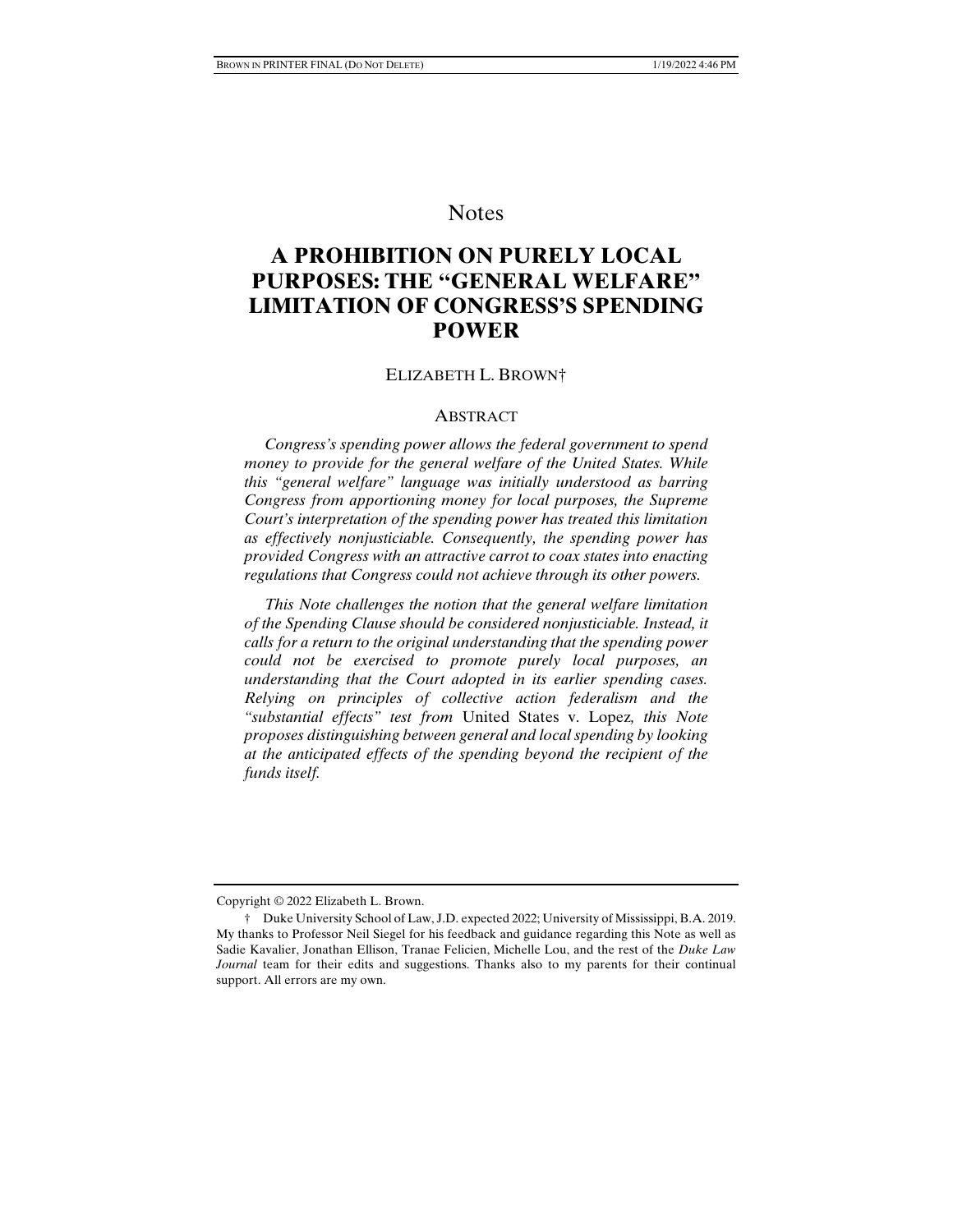#### **INTRODUCTION**

What constitutes spending that "provide<sup>[s]</sup> for the ... general Welfare of the United States?"1 Many would likely be surprised at the notion that appropriations for "public education, roads, rivers, [and] canals" were once considered to fall outside of the scope of the general welfare.2 Underlying why some viewed roads and canals as beyond Congress's spending power was the notion that they were "purely local objects," and Congress could only appropriate money for national purposes.3 Any spending that primarily aided a specific geographic area—in other words, local welfare spending—lacked a sufficient national characteristic to be within Congress's powers.<sup>4</sup> While today many matters once considered purely local have national effects, Article I, Section 8 of the United States Constitution still remains. The question is whether it has an enforceable meaning.

In *United States v. Lopez*, 5 Chief Justice William Rehnquist declared that the Supreme Court was "unwilling" to conclude that "there never will be a distinction between what is truly national and what is truly local."6 However, the Court's jurisprudence regarding congressional spending suggests otherwise.7 In fact, by permitting Congress to define the limits of "general welfare," the Court allows Congress to appropriate money for purposes that benefit only a select locality instead of the nation. Due to the Court's abdication of its role,

4. *See infra* Part I (tracing the historical evolution of the Spending Clause).

 <sup>1.</sup> U.S. CONST. art. I, § 8, cl. 1.

 <sup>2.</sup> *See* Thomas Jefferson, Sixth Annual Message (Dec. 2, 1806), *in* 10 THE WORKS OF THOMAS JEFFERSON 302, 317–18 (Paul Leicester Ford ed., 1905) [hereinafter Jefferson, Sixth Annual Message] (calling for a constitutional amendment to give Congress the power to spend to address the quoted list of matters).

 <sup>3.</sup> S. JOURNAL, 33d Cong., 1st Sess. 365–66 (1854) (statement of President Franklin Pierce).

 <sup>5.</sup> United States v. Lopez, 514 U.S. 549 (1995); *see also* United States v. Morrison, 529 U.S. 598, 617–18 (2000) ("The Constitution requires a distinction between what is truly national and what is truly local.").

 <sup>6.</sup> *Lopez*, 514 U.S. at 567–68.

 <sup>7.</sup> *See* South Dakota v. Dole, 483 U.S. 203, 207 n.2 (1987) (questioning the justiciability of the "general welfare" restriction on congressional spending). In addition to the justiciability question raised by *Dole*, the Court's current taxpayer standing doctrine also contributes to the great deference afforded to Congress for questions of federal spending. David A. Super, *Rethinking Fiscal Federalism*, 118 HARV. L. REV. 2544, 2563–64 (2005). The issues of taxpayer standing are beyond the scope of this Note, however. The proposed framework for enforcing limits on Congress's spending power applies equally to questions of conditional spending where states have standing to raise constitutional challenges.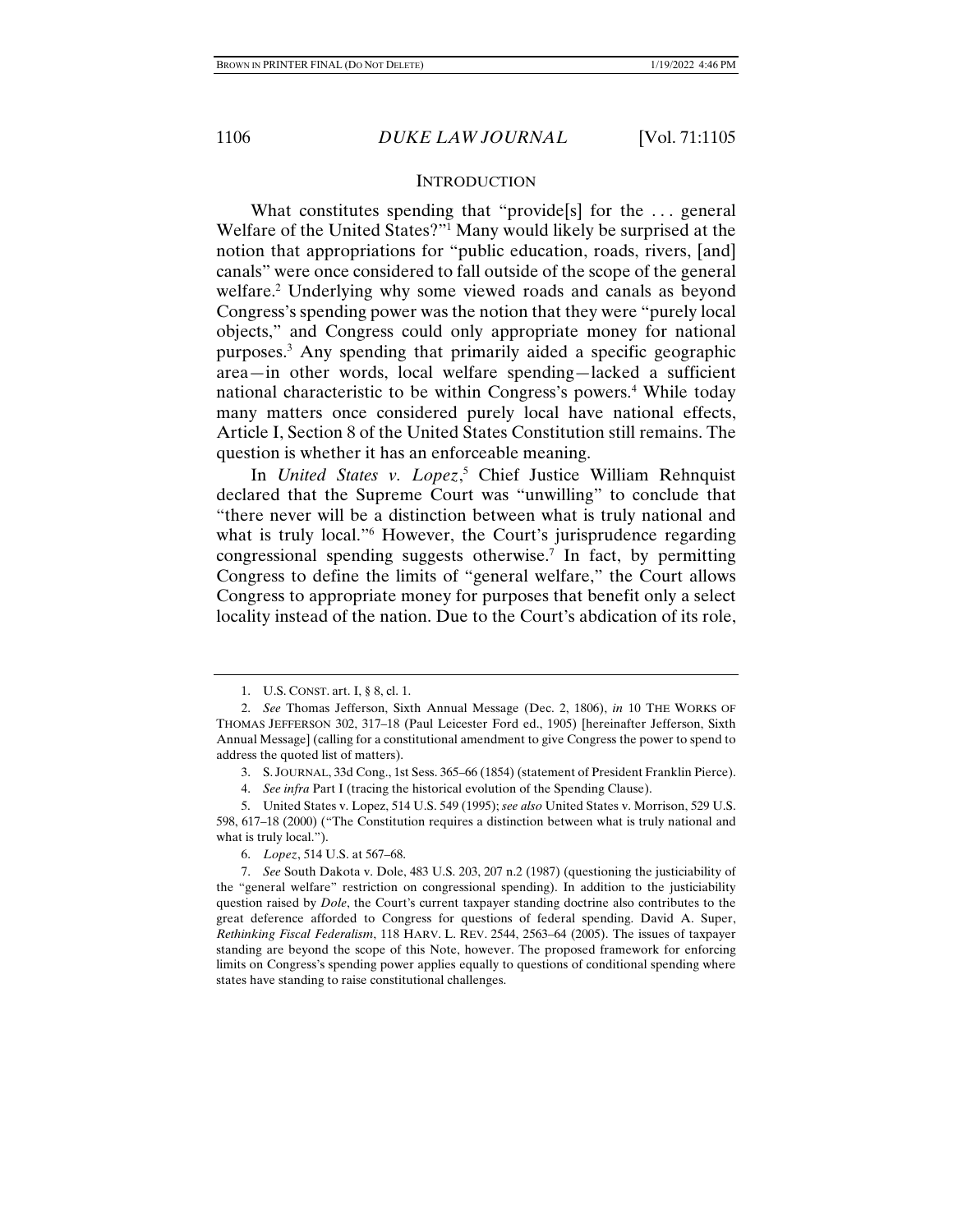Congress has impermissibly invaded the domain of local governments through its spending projects.

The examples of such local welfare spending abound. For instance, the American Recovery and Reinvestment Act included bailing out a failing shopping mall, subsidizing prototype kitchen appliances for Martha's Vineyard residents, and funding the construction of bike trails to a major league baseball stadium.<sup>8</sup> One of the more famous examples of local welfare appropriations was the \$223 million earmarked for the Gravina Island Bridge.<sup>9</sup> The bridge, deemed the "Bridge to Nowhere" by its detractors, would have connected Ketchikan, Alaska, with its airport on Gravina Island.<sup>10</sup> At the time, Ketchikan had a population of 8,900 people, and the airport served about  $85,000$  people annually.<sup>11</sup> Due to public outcry about the wastefulness of the bridge and the remaining \$177 million that Alaska would have needed to supplement to complete the project, Alaska ultimately diverted the money to other projects.12 The bridge was never built.13

Concerns with the Court's current Spending Clause jurisprudence extend beyond wasteful spending. The broad discretion awarded to exercises of the spending power creates avenues for Congress to subvert limitations imposed on its other powers. Since the spending power is independent of Congress's other enumerated powers,<sup>14</sup> it is

 <sup>8.</sup> TOM COBURN & JOHN MCCAIN, STIMULUS CHECKUP: A CLOSER LOOK AT 100 PROJECTS FUNDED BY THE AMERICAN RECOVERY AND REINVESTMENT ACT 2, 4, 10, 17 (2009).

 <sup>9.</sup> Steve Quinn, *Alaska's 'Bridge to Nowhere' Plan Finally Scrapped*, REUTERS (Oct. 23, 2015, 8:06 PM), http://reut.rs/1NYLvaK [https://perma.cc/ZD9P-DTD4]; Safe, Accountable, Flexible, Efficient Transportation Equity Act: A Legacy for Users, Pub. L. No. 109-59, §§ 1114(e)(2), 1702, 119 Stat. 1144, 1174, 1272, 1385 (2005).

 <sup>10.</sup> Ronald Utt, *The Bridge to Nowhere: A National Embarrassment*, HERITAGE FOUND. (Oct. 20, 2005), https://www.heritage.org/budget-and-spending/report/the-bridge-nowherenational-embarrassment [https://perma.cc/D8XH-SE24].

 <sup>11.</sup> *Id.*; *'Bridge to Nowhere' Timeline*, PROPUBLICA (Sept. 24, 2008, 9:23 AM), https:// www.propublica.org/article/bridge-to-nowhere-timeline [https://perma.cc/EX4X-QGHL].

 <sup>12.</sup> *See* Quinn, *supra* note 9 (noting that the "projected costs exceeded \$400 million," while Alaska only "secured a \$223 million earmark").

 <sup>13.</sup> *See id.* ("A proposed Alaska bridge . . . has officially been scrapped.").

 <sup>14.</sup> The connection between the spending power and the other enumerated powers has been the subject of much debate, dating back to the Founding Era itself. Albert J. Rosenthal, *Conditional Federal Spending and the Constitution*, 39 STAN. L. REV. 1103, 1112 (1987). A prominent position, often referred to as the Madisonian approach, viewed the spending power as an "authorization to Congress to spend money, but only in order to carry out powers specifically conferred elsewhere in the Constitution." *Id.*; *see also infra* Part I.A. However, since 1936, the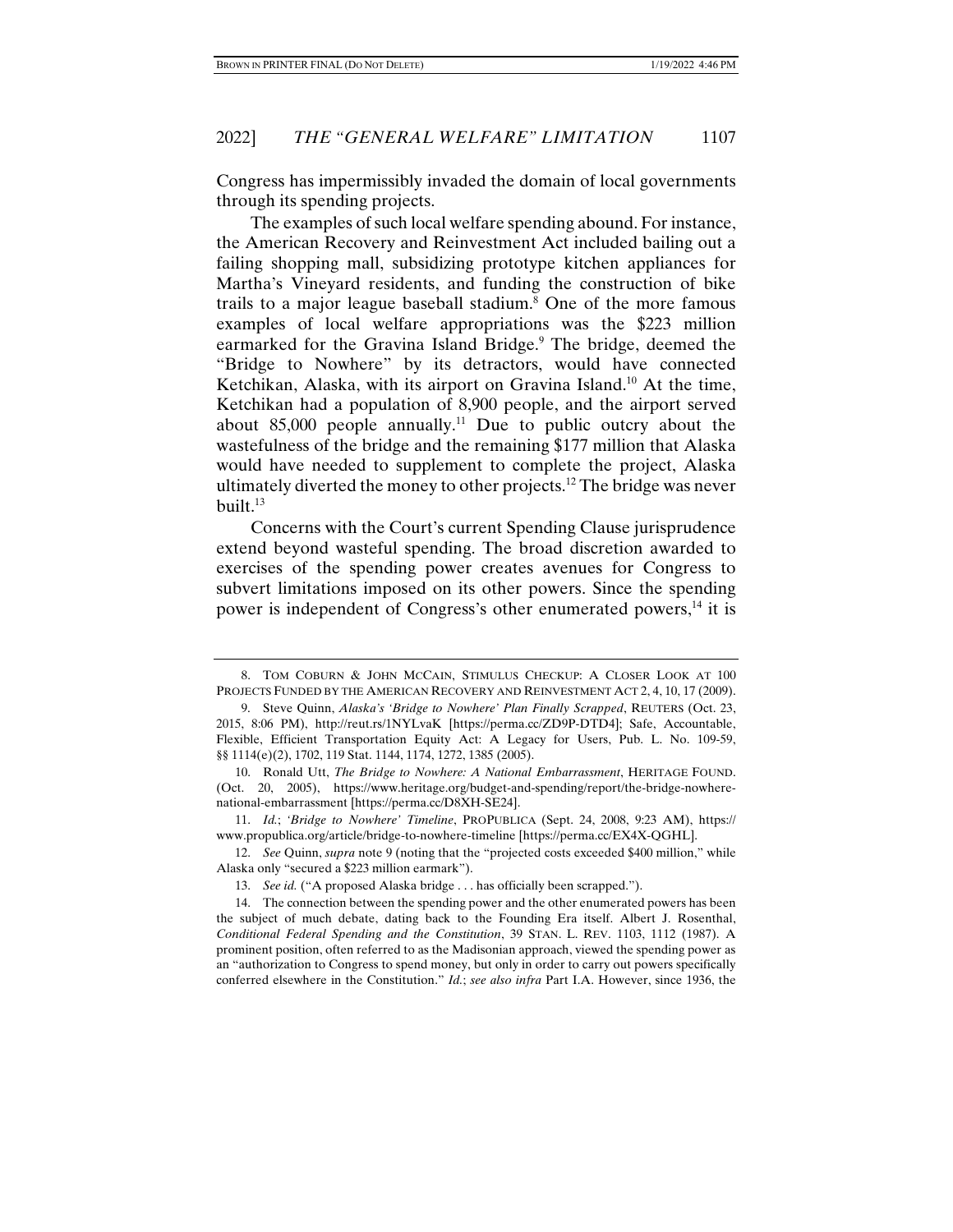not inherently problematic that Congress can use its spending power to accomplish a goal that another power could not. The dilemma arises due to the federal government's status as a government of limited powers. If Congress can use federal funds to accomplish almost any regulatory goal, the government of limited powers is one in name only.15

The Spending Clause does not dictate this abandonment of limits on congressional power. As the text itself states, Congress can spend to "provide for the ... general [w]elfare of the United States."<sup>16</sup> While "general welfare of the United States" is a broad category, it is not allconsuming. General does not mean  $local.^{17}$  Thus, textually, congressional spending that provides only for local welfare does not fall within the power granted in the Spending Clause. But distinguishing between general and local spending is not a simple task.

A workable framework for distinguishing between spending for the local welfare and for the general welfare is increasingly necessary if this limitation is to be operational today. This Note proposes determining whether spending qualifies as for the general welfare by looking at the anticipated effects of the spending beyond the recipient of the funds itself. When the spending targets activities or goods that have substantial effects on individuals, localities, and states beyond the initial grant recipient, the spending can be said to provide for the general welfare of the United States. Otherwise, it is spending for the local welfare and, thus, beyond the power provided to Congress under Article I, Section 8. This framework recognizes that, in an interconnected society, actions in one locality can have broad impacts

Court has adopted the view that the spending power is not limited by the other enumerated powers. United States v. Butler, 297 U.S. 1, 65–66 (1936).

 <sup>15.</sup> For example, Congress can impose conditions on a state's receipt of federal funding. These conditions can include requiring the state to enact a regulation that Congress could not directly implement under the Commerce Clause. Consequently, Congress's ability to bribe the states to impose regulations that it cannot enact itself undermines the limitations on the Commerce Clause. *See* Lynn A. Baker & Mitchell N. Berman, *Getting off the* Dole*: Why the Court Should Abandon Its Spending Doctrine, and How a Too-Clever Congress Could Provoke It To Do So*, 78 IND. L.J. 459, 499–502 (2003) (detailing how Congress can use the Spending Clause to circumvent limits on other enumerated powers).

 <sup>16.</sup> U.S. CONST. art. I, § 8, cl. 1.

 <sup>17.</sup> *See* Alexander Hamilton, Opinion as to the Constitutionality of the Bank of the United States (Feb. 23, 1791), *in* 3 THE WORKS OF ALEXANDER HAMILTON 445, 484–85 (Henry Cabot Lodge ed., 1904) [hereinafter Hamilton, Opinion on National Bank] (noting that "general welfare" did not include "merely or purely local" purposes).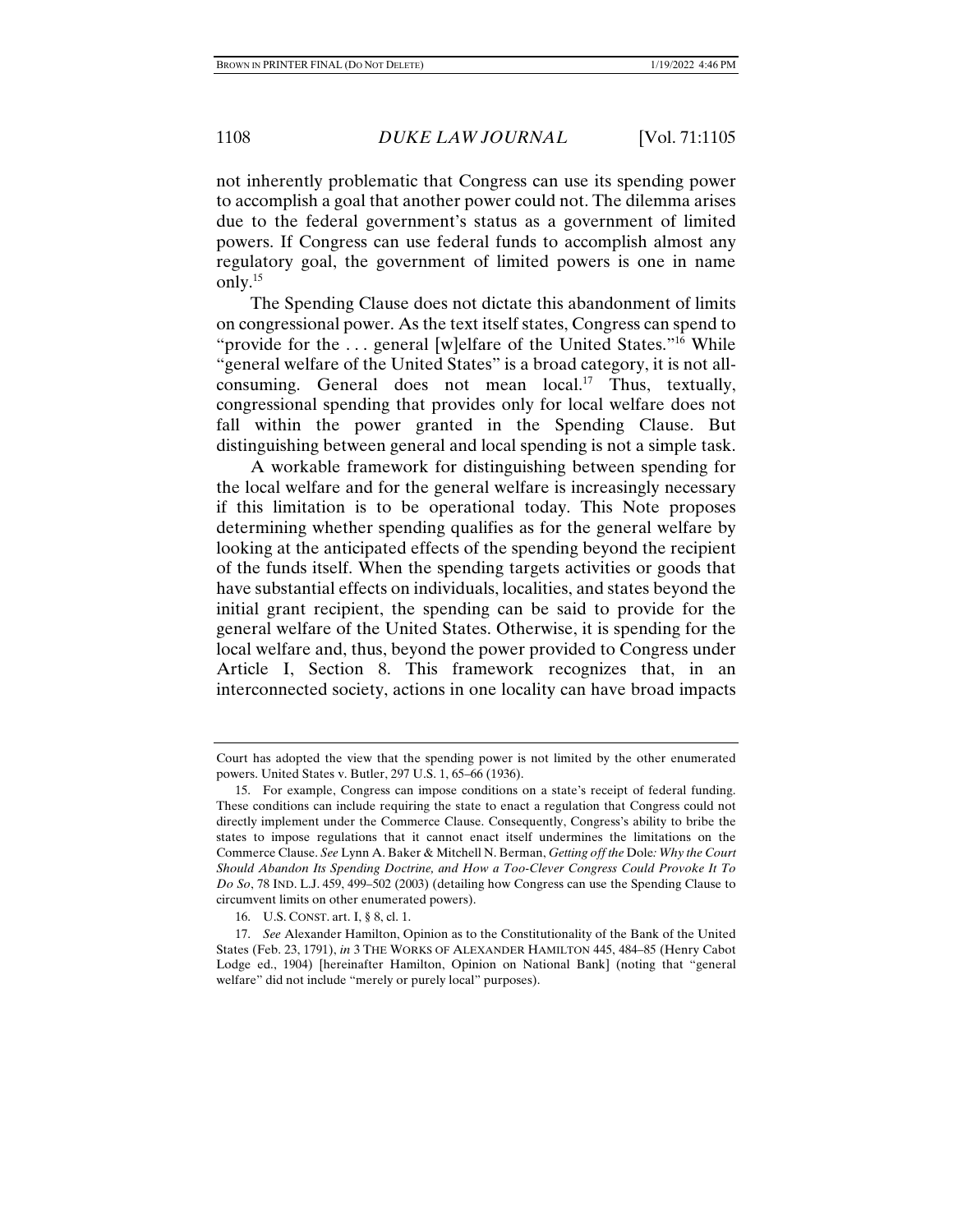beyond its borders.18 Accordingly, drawing the line between local and general welfare requires more than looking directly at the recipient of the funding. To account for these considerations, the proposed framework employs principles from collective action reasoning<sup>19</sup> and the "substantial effects" test from *Lopez*. 20

To that end, this Note proceeds as follows. Part I discusses historical understandings of Congress's spending power, beginning with the debate between Alexander Hamilton and James Madison over its limits and the views of several early presidents. It then examines the Court's interpretation of the Spending Clause. Part II presents a new conception of the "general welfare" limitation. It briefly outlines some principles of collective action reasoning, showing how certain activities internal to a state or locality may have broader impacts that the states do not account for or are unable to address. It then defines the general welfare limitation and applies it to several examples of congressional spending. Part III addresses additional reasons for this limitation, noting why judicial intervention is necessary and why the Court's existing jurisprudence is insufficient to maintain the federal government's status as a government with limited powers, even with added scrutiny of the coercive nature of some conditional spending applied in *National Federation of Independent Business v. Sebelius*   $(NFIB).^{21}$ 

## I. THE DISAPPEARING "GENERAL WELFARE" LIMITATION

While multiple interpretations of the scope of Congress's power to provide for the general welfare have existed since the Founding Era, the prominent early views lacked a belief that the first clause of Article I, Section 8 gave Congress unlimited discretion in its spending determinations. This Part discusses these original interpretations of the

 <sup>18.</sup> *See, e.g.*, Michele Starnini, Marián Boguñá & M. Ángeles Serrano, *The Interconnected Wealth of Nations: Shock Propagation on Global Trade-Investment Multiplex Networks*, SCI. REPS., Sept. 11, 2019, at 1, 1–2 (discussing how economic crises in one country can cause international impacts); Todd Sandler, *Overcoming Global and Regional Collective Action Impediments*, 1 GLOB. POL'Y 40, 40 (2010) (discussing the rise of positive and negative "crossborder flows").

<sup>19</sup>*. See* CLINT PEINHARDT & TODD SANDLER, TRANSNATIONAL COOPERATION: AN ISSUE-BASED APPROACH 16–18 (2015) (discussing collective action problems).

 <sup>20.</sup> *See* United States v. Lopez, 514 U.S. 549, 560 (1995) ("Where economic activity substantially affects interstate commerce, legislation regulating that activity will be sustained.").

 <sup>21.</sup> Nat'l Fed. of Indep. Bus. v. Sebelius (*NFIB*), 567 U.S. 519, 585 (2012).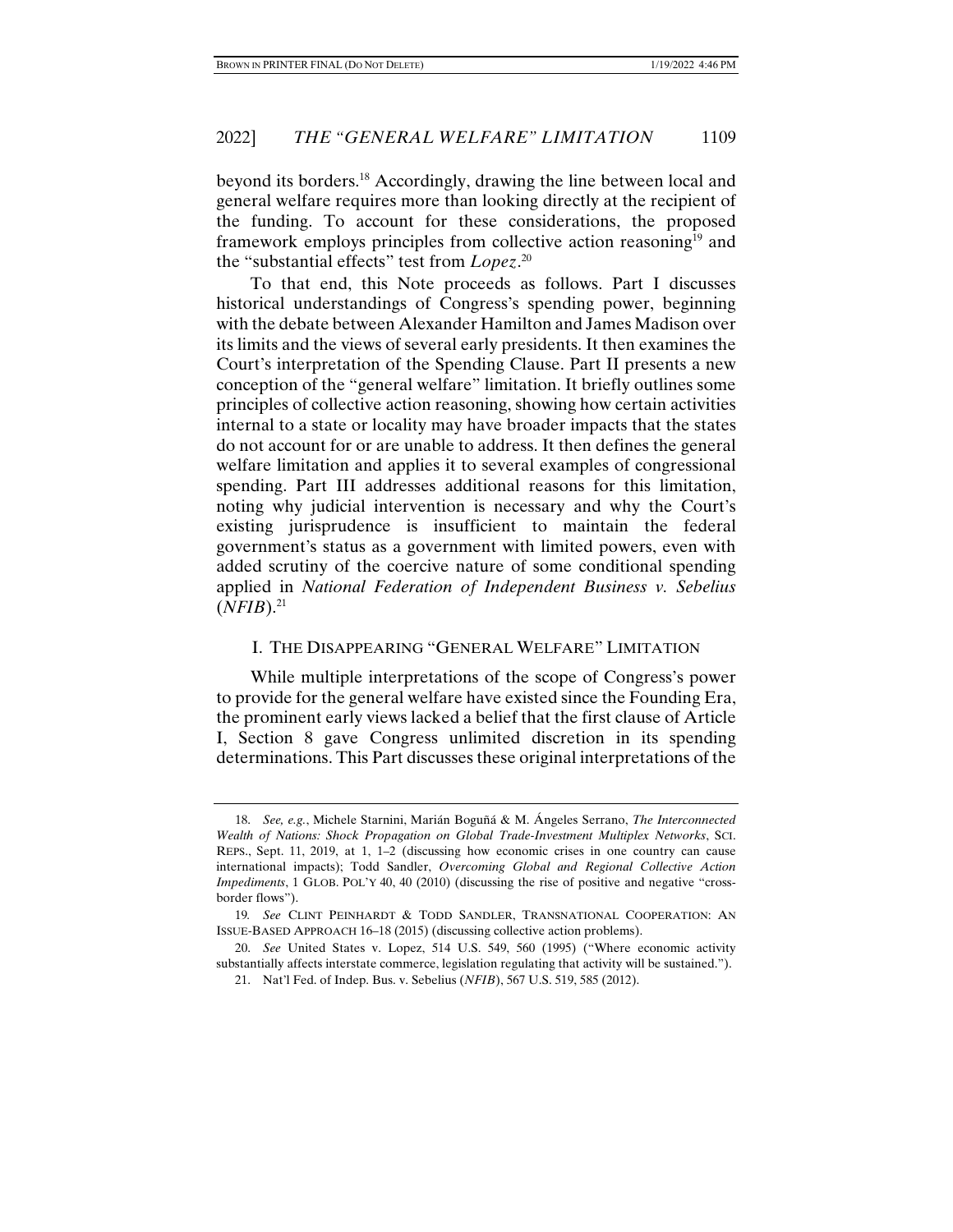Spending Clause and the development of the Court's current abandonment of restrictions on general welfare. It begins with the debate between Hamilton and Madison about the clause's relationship to the other Section 8 powers. Then, it discusses the views of several early presidents on the extent to which Congress could appropriate money under the clause for improvement programs within states. Finally, it addresses the Supreme Court's treatment of the Spending Clause from *United States v. Butler*<sup>22</sup> to *South Dakota v. Dole*<sup>23</sup> and how current jurisprudence has departed from the early understandings of the clause.

Under these initial interpretations of the Spending Clause, a key limit on Congress's power could be found in the phrase "general welfare" itself: by stating spending should be for the general welfare, the clause denied Congress the ability to solely spend for *local*  welfare.<sup>24</sup> Despite this historical understanding, the Supreme Court has suggested that Congress is owed such great deference on the question that a general welfare limitation may be nonjusticiable.25

#### *A. The Hamilton-Madison Debate over the Spending Clause*

The initial dispute over the breadth of congressional power under the Spending Clause centered around whether the clause even provided an independent grant of power and if so, how broad that grant extended. Hamilton, advocating for a broad understanding of the clause, contended that it "embraces a vast variety of particulars, which are susceptible neither of specification nor of definition" but those particulars included only "[*g*]*eneral* and not *local*" appropriations.26 Madison instead saw the clause as limited to spending for the other

25. *Dole*, 483 U.S. at 207 n.2.

 <sup>22.</sup> United States v. Butler, 297 U.S. 1 (1936).

 <sup>23.</sup> South Dakota v. Dole, 483 U.S. 203 (1987).

 <sup>24.</sup> *See, e.g.*, 39 ANNALS OF CONG. 1841 (1822) (statement of President James Monroe) (stating that Congress cannot "apply money in aid of the State administrations, for purposes strictly local, in which the nation at large has no interest, although the State should desire it"); S. JOURNAL, 33d Cong., 1st Sess. 364–69 (1854) (statement of President Franklin Pierce) (discussing how proposed spending toward a "purely local object" was not within any of the classes of appropriations for which the Constitution authorizes Congress to legislate); Hamilton, Opinion on National Bank, *supra* note 17 ("Congress . . . cannot rightfully apply the money they raise to any purpose merely or purely local.").

 <sup>26.</sup> Alexander Hamilton, Report on Manufactures (1791), *in* 2 THE FOUNDERS' CONSTITUTION 446, 446–47 (Philip B. Kurland & Ralph Lerner eds., 1987) [hereinafter Hamilton, Report on Manufactures].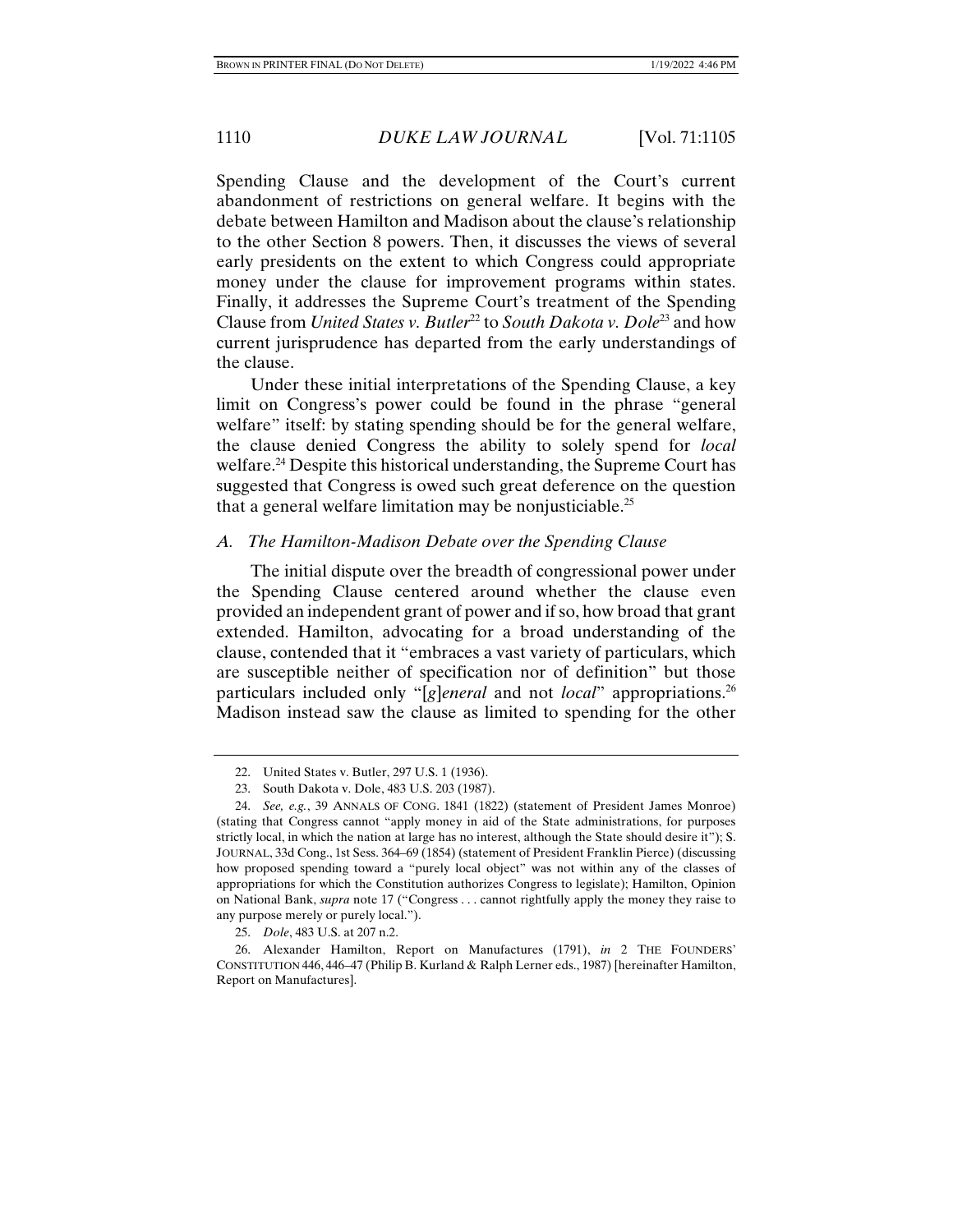enumerated powers.27 While Hamilton's viewpoint ultimately won out in the courts and has come to be the dominant view, $28$  the shared understanding of limits on the spending power suggests that the current acquiescence to Congress's appropriation whims is misguided.

Hamilton's approach to the clause has been categorized as having two forms: a "strong" and "weak" version.<sup>29</sup> In its strongest form, the clause extends far beyond spending by providing "an independent power . . . to enact any law in furtherance of the general welfare of the United States."30 Hamilton had indicated his support for this broad grant of power at the Constitutional Convention but adopted a more limited approach to the clause after ratification.<sup>31</sup> The weak Hamiltonian view understood the Spending Clause as "a grant of power to spend for the general welfare."32 As Hamilton articulated in his 1791 *Report on Manufactures*, the clause gives Congress discretion "to pronounce, upon the objects, which concern the general [w]elfare, and for which under that description, an appropriation of money is requisite and proper."33 This discretion was not unlimited under the weak Hamiltonian position.34 Only "[*g*]*eneral* and not *local*"

 <sup>27.</sup> James Madison, Speech in the House of Representatives on the Bank Bill (Feb. 2, 1791), *in* 2 THE FOUNDERS' CONSTITUTION, *supra* note 26, at 446, 446.

 <sup>28.</sup> United States v. Butler, 297 U.S. 1, 65–66 (1936); Jeffrey T. Renz, *What Spending Clause? (Or the President's Paramour): An Examination of the Views of Hamilton, Madison, and Story on Article I, Section 8, Clause 1 of the United States Constitution*, 33 J. MARSHALL L. REV. 81, 86–87 (1999).

 <sup>29.</sup> Renz, *supra* note 28, at 87.

 <sup>30.</sup> *Id.* at 103.

 <sup>31.</sup> *See* 5 THE DEBATES IN THE SEVERAL STATE CONVENTIONS ON THE ADOPTION OF THE FEDERAL CONSTITUTION 584, 588 (Jonathan Elliot ed., Philadelphia, J.B. Lippincott Co., 2d ed. 1901) [hereinafter ELLIOT'S DEBATES] (noting Hamilton's proposed grant of the "power to pass all laws which [Congress] shall judge necessary to the common defence and general welfare of the Union" to the federal legislature); Hamilton, Report on Manufactures, *supra* note 26, at 447 (discussing that the spending power was "qualifi[ed]" by the requirement that "the object to which an appropriation of money is to be made be *General* and not *local*; its operation extending in fact, or by possibility, throughout the Union, and not being confined to a particular spot"); Rosenthal, *supra* note 14 (noting Hamilton as a proponent of the view that the spending power is "a grant of power to spend . . . but only for general, as distinguished from local or particularistic, purposes").

 <sup>32.</sup> Renz, *supra* note 28, at 124.

 <sup>33.</sup> Hamilton, Report on Manufactures, *supra* note 26, at 447.

 <sup>34.</sup> *See* Hamilton, Opinion on National Bank, *supra* note 17 (noting that spending money for a "merely or purely local" purpose was an "exception" to Congress's discretion).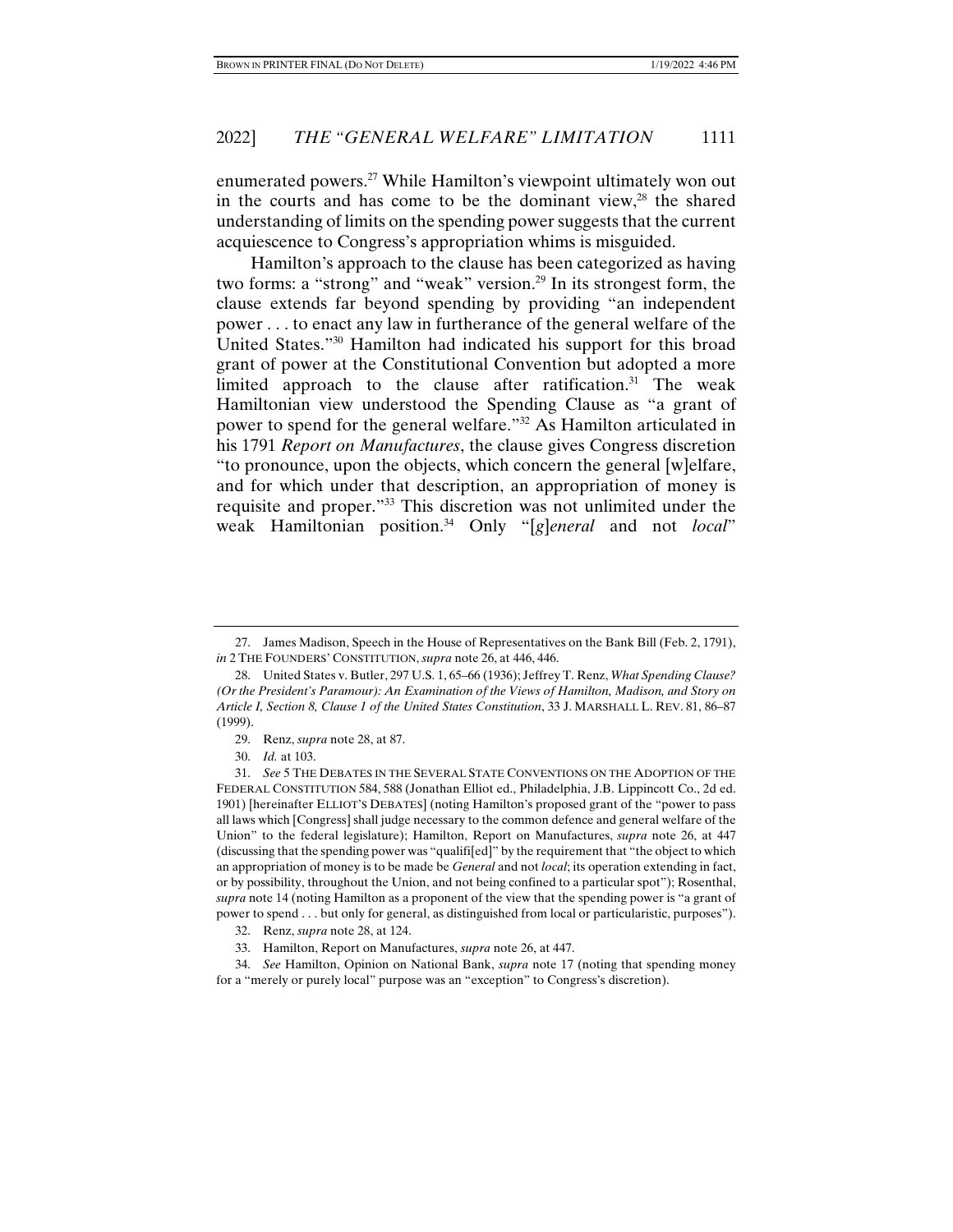appropriations would be permitted.<sup>35</sup> Appropriations whose operations were "confined to a particular spot" would not qualify.36

Madison viewed the spending power as limited solely to spending involving the other enumerated powers.<sup>37</sup> He understood the clause primarily as "explain[ed] and qualif[ied]" by the other clauses in Article I, Section 8 and not as an expansion of Congress's enumerated powers.38 For Madison, the constitutionality of congressional spending focused on an inquiry into whether the "particular measure" to which the money would be spent was "within the enumerated authorities vested in Congress."39 Madison's interpretation has clear faults. It arguably nullifies the general welfare portion of the clause of any meaning.40 The Necessary and Proper Clause would cover most, if not all, of the purposes Madison articulated for the spending power.<sup>41</sup> As Justice Joseph Story put it, Madison's argument suggests that the clause providing the spending power "ought not to be in the Constitution."42

Consequently, Hamilton's weak position eventually emerged as the leading view when the Supreme Court announced its adoption of it in *United States v. Butler*. 43 Notably, though, both positions in the early spending power debate understood the clause as restricted. Even Hamilton's interpretation suggested that Congress's discretion over spending should not apply when spending on local matters.<sup>44</sup>

### *B. Early Presidential Views on the Spending Clause*

Original understandings of the impermissibility of localized congressional spending are further evident from the practice of several

 <sup>35.</sup> Hamilton, Report on Manufactures, *supra* note 26, at 447.

 <sup>36.</sup> *Id.*

 <sup>37.</sup> Renz, *supra* note 28, at 108–09.

 <sup>38.</sup> THE FEDERALIST NO. 41, at 47 (James Madison) (J. & A. McLean 1788); 4 ELLIOT'S DEBATES, *supra* note 31, at 567.

 <sup>39. 4</sup> ELLIOT'S DEBATES, *supra* note 31, at 552.

 <sup>40. 1</sup> JOSEPH STORY, COMMENTARIES ON THE CONSTITUTION OF THE UNITED STATES § 919 (Thomas M. Cooley ed., 4th ed. 1873).

 <sup>41.</sup> Renz, *supra* note 28, at 121.

 <sup>42.</sup> STORY, *supra* note 40.

 <sup>43.</sup> *See* United States v. Butler, 297 U.S. 1, 66 (1936) ("[T]he power of Congress to authorize expenditure of public moneys for public purposes is not limited by the direct grants of legislative power found in the Constitution. But the adoption of the broader construction leaves the power to spend subject to limitations.").

 <sup>44.</sup> Hamilton, Opinion on National Bank, *supra* note 17.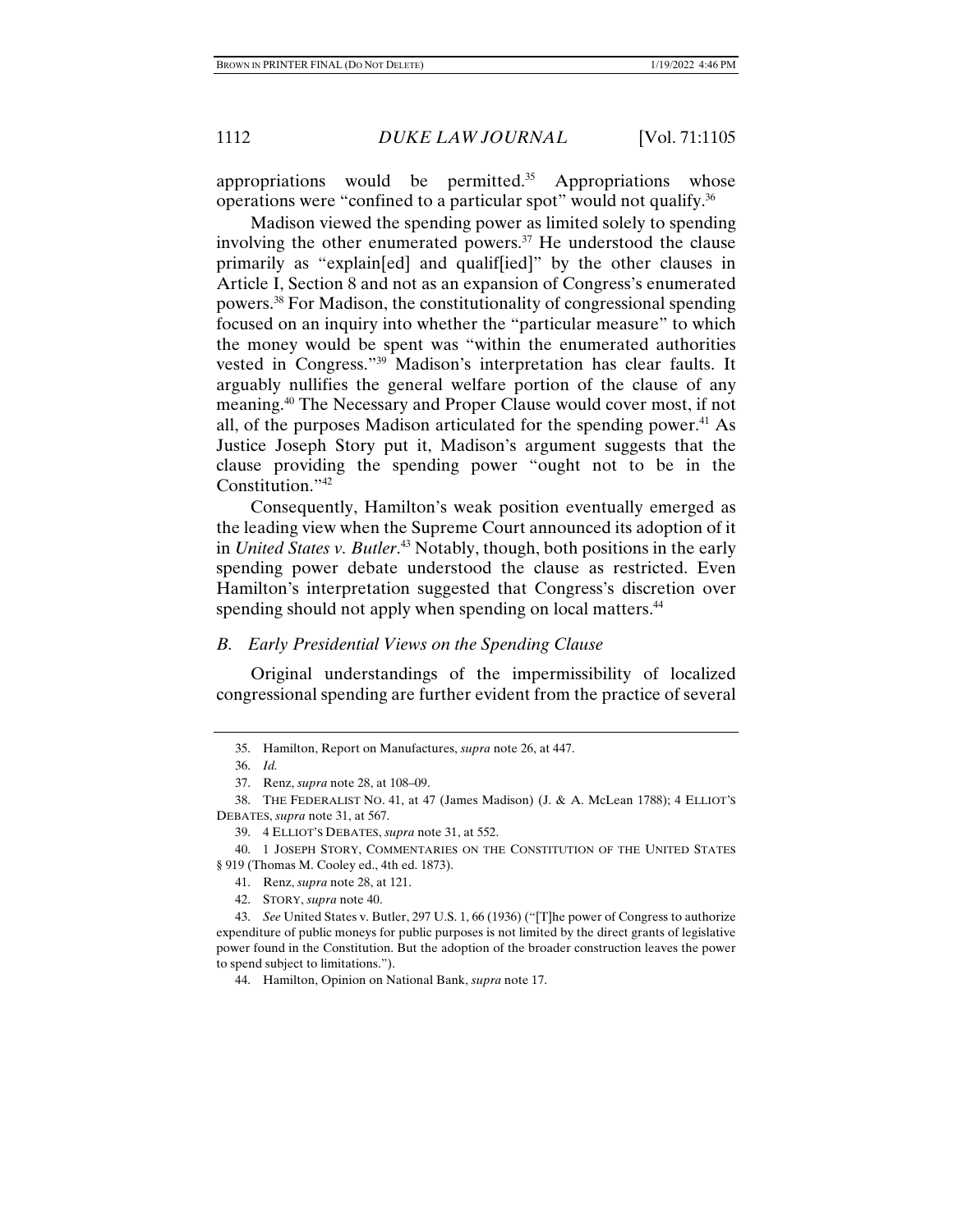early presidents who used their veto power to check what they viewed as congressional expenditures outside of the spending power. From Thomas Jefferson to James Buchanan, nearly every president took the position that Congress could not spend federal funds for internal improvements like roads and canals, since such expenditures were viewed as targeting local, rather than national, objects.45

Jefferson's election in 1800 marked a triumph for Madison's interpretation in the executive branch.<sup>46</sup> As president, Jefferson called for a constitutional amendment to provide Congress with the ability to appropriate money for "public education, roads, rivers, canals, and such other objects of public improvement" because such spending was not included in Congress's enumerated powers.<sup>47</sup> Madison himself vetoed a congressional bill aimed at funding internal improvements.<sup>48</sup> Though James Monroe departed from the Madisonian approach,<sup>49</sup> he adopted the distinction of national versus local spending as the limitation.<sup>50</sup> He remarked that Congress cannot "apply money in aid of the State administrations, for purposes strictly local, in which the nation at large has no interest, although the State should desire it."<sup>51</sup> Under his view, not all internal improvements were barred: Congress could appropriate money to fund certain roads that promoted national interests in transportation for commerce and national security. $52$ 

This distinction between national and local spending appropriations transcended party lines. Democratic-Republican, Whig, and Democratic presidents understood the spending power as

 <sup>45.</sup> *See* Lynn A. Baker, *Constitutional Ambiguities and Originalism*, 103 NW. U. L. REV. 495, 513 (2009) [hereinafter Baker, *Constitutional Ambiguities and Originalism*] ("[N]umerous Congresses from 1800 to 1860 enacted legislation providing for internal improvements . . . . [A]lmost every President during that period vetoed such legislation as unconstitutional."). The exceptions to this were James Monroe, in the later part of his presidency, and John Quincy Adams. *Id.* at 513 n.77; David E. Engdahl, *The Spending Power*, 44 DUKE L.J. 1, 29 (1994).

 <sup>46.</sup> *See* Letter from Thomas Jefferson to Albert Gallatin (June 16, 1817), *in* 2 THE FOUNDERS' CONSTITUTION, *supra* note 26, at 452, 452 (noting that the belief that Congress's spending power is "restrained to those [powers] specifically enumerated" was a "landmark" division between the Federalists and the Democratic-Republicans).

 <sup>47.</sup> Jefferson, Sixth Annual Message, *supra* note 2.

 <sup>48. 30</sup> ANNALS OF CONG. 211–13 (1817) (statement of President James Madison).

 <sup>49.</sup> *See* 39 ANNALS OF CONG. 1838 (1822) (statement of President James Monroe) (rejecting the view that Congress has "no right to expend money, except in the performance of acts authorized by the other specific grants [of the Constitution]").

 <sup>50.</sup> *Id.* at 1841.

 <sup>51.</sup> *Id.*

 <sup>52.</sup> *Id.*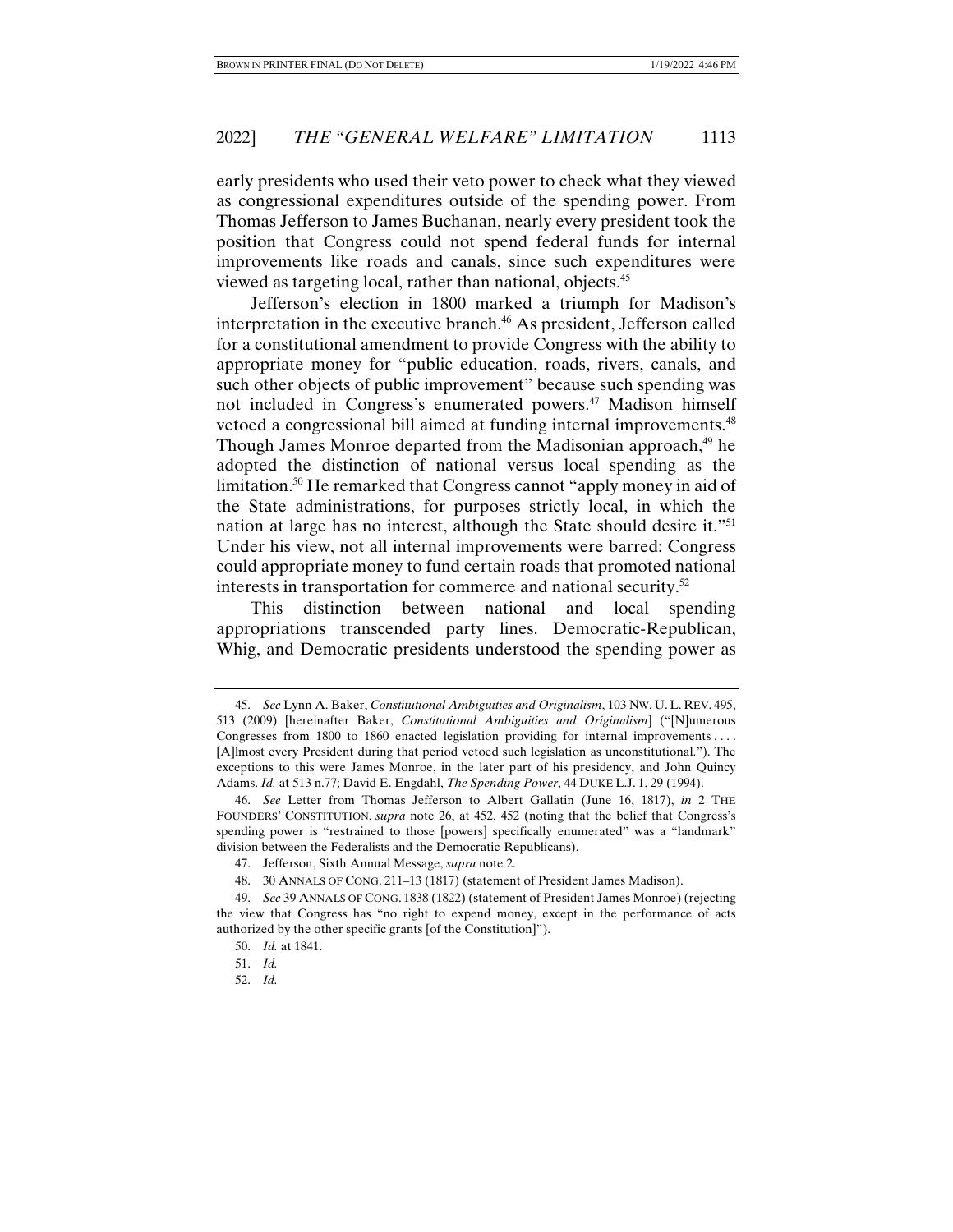excluding local appropriations despite their parties' differing views of national power generally.53 Jefferson, Madison, and Monroe were all Democratic-Republicans.<sup>54</sup> President John Tyler, a Whig,<sup>55</sup> vetoed a bill that "blend[ed] appropriations for numerous objects but few of which agree<sup>[d]</sup> in their general features" even though his party generally supported congressionally funded internal improvements.56 Presidents Franklin Pierce and James Buchanan, both Democrats,<sup>57</sup> vetoed bills involving land grants to the states based on their view of the congressional spending power.58 Pierce noted that the Constitution did not give the federal government power over "purely local objects."59 From his perspective, allowing Congress to fund those local projects would transform the states into mere lobbyists for the "bounty of the federal government."60 Buchanan likewise argued that such non-

 <sup>53.</sup> *See, e.g.*, *supra* note 46 and accompanying text; Adam Silver, *Consensus and Conflict: A Content Analysis of American Party Platforms, 1840–1896*, 42 SOC. SCI. HIST. 441, 442–43 (2018) (noting that the Democratic-Republican and Democratic parties viewed the national government's role as limited while the Whigs "adopted more positive government, prostatist positions").

 <sup>54.</sup> *Thomas Jefferson*, UNIV. OF VA.: MILLER CTR., https://millercenter.org/president/ jefferson [https://perma.cc/WWG3-MYKV]; *James Madison*, UNIV. OF VA.: MILLER CTR., https:/ /millercenter.org/president/madison [https://perma.cc/3VP9-WGXR]; *James Monroe*, UNIV. OF VA.: MILLER CTR., https://millercenter.org/president/monroe [https://perma.cc/J86B-QBAA].

 <sup>55.</sup> *John Tyler*, UNIV. OF VA.: MILLER CTR., https://millercenter.org/president/tyler [https:// perma.cc/SV97-FM4E].

 <sup>56.</sup> Letter from John Tyler, President of the United States, to the House of Representatives (June 11, 1844), *in* 5 A COMPILATION OF THE MESSAGES AND PAPERS OF THE PRESIDENTS 2183, 2184–85 (James D. Richardson ed., 1897) [hereinafter Tyler Letter]; Silver, *supra* note 53, at 443. Tyler distinguished between permissible appropriations (improvements aimed at "the security from the storms of our extended Atlantic seaboard of the vessels of all the country") and impermissible ones (improvements addressing "mere local influences"). Tyler Letter, *supra*, at 2184–85.

 <sup>57.</sup> *Franklin Pierce*, UNIV. OF VA.: MILLER CTR., https://millercenter.org/president/pierce [https://perma.cc/462S-VR7U]; *James Buchanan*, UNIV. OF VA.: MILLER CTR., https:// millercenter.org/president/buchanan [https://perma.cc/35PK-6E4B].

 <sup>58.</sup> S. JOURNAL, 33d Cong., 1st Sess. 361, 367 (1854) (vetoing a land grant to states for asylums); Letter from James Buchanan, President of the United States, to the House of Representatives (Feb. 24, 1859), *in* 7 A COMPILATION OF THE MESSAGES AND PAPERS OF THE PRESIDENTS, *supra* note 56, at 3074, 3074, 3076, 3078 [hereinafter Buchanan Letter] (vetoing a land grant to states for colleges). Both Pierce and Buchanan saw no distinction between Congress's purchase of land for the states and a direct monetary grant to the states; thus, their determinations that Congress could not appropriate money to the states for the proposed benefits barred a land grant for the same purpose. S. JOURNAL, 33d Cong., 1st Sess. 367 (1854) (statement of President Franklin Pierce); Buchanan Letter, *supra*, at 3079.

 <sup>59.</sup> S. JOURNAL, 33d Cong., 1st Sess. 365 (1854) (statement of President Franklin Pierce).

 <sup>60.</sup> *Id.* at 365–66.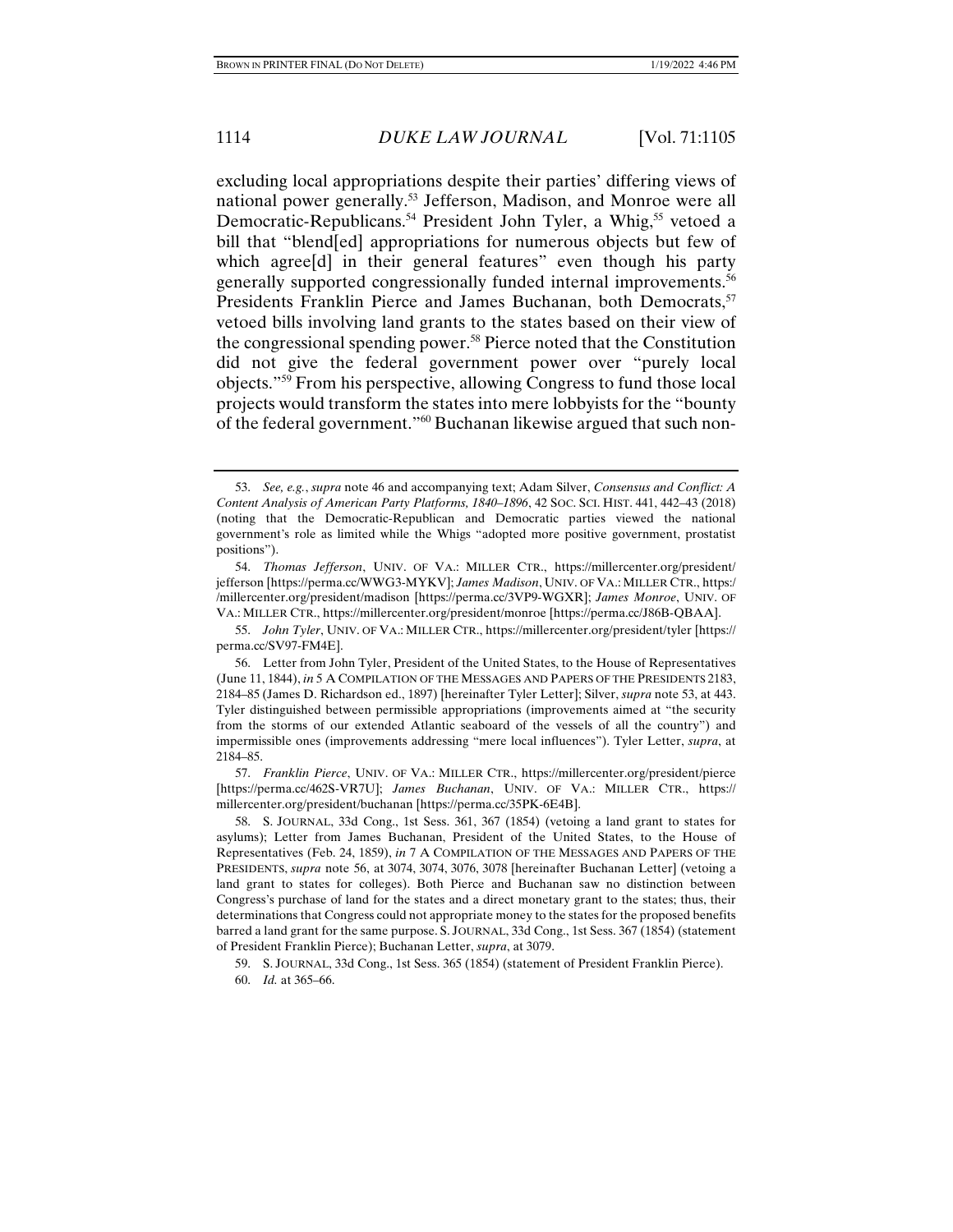national spending would encourage legislators to focus on funding local projects only benefitting their constituents rather than the nation.61 Thus, the spending power's exercise for local projects could undermine its efficacy for promoting the *general* welfare.

Together, these early views on the congressional spending power point to an original understanding that the spending power was limited by more than Congress's discretion. It was understood that, at minimum, Congress could not spend for "any purpose merely or purely local.<sup>"62</sup> Reading the language of the clause solely as a grant of power requires ignoring or discounting this history. The existence of this limitation is of limited value without a method of enforcement, either as a self-imposed restraint by Congress or as administered by the courts. Both the historical examples discussed above and the current political incentives demonstrate the improbability that Congress will effectively apply this limitation itself. Thus, the Court's doctrine on the spending power plays a key role in the continued existence of the general welfare limitation on congressional spending.

# *C.* Butler*,* Helvering*,* Dole*, and the Court's Reluctance to Police Spending*

Despite the historical understandings about the local limit on Congress's discretionary spending for the United States' general welfare, the Supreme Court has retreated from enforcing any strict restraints on this discretion. This Section tracks that development over time. It begins with *United States v. Butler*, where the Court first embraced the Hamiltonian interpretation and the distinction between general and local.<sup>63</sup> Then it moves on to *Helvering v. Davis*<sup>64</sup> and Steward Machine Co. v. Davis,<sup>65</sup> in which the Court upheld congressional spending programs by noting their connection to improving the national welfare. This Section concludes by discussing *South Dakota v. Dole* and the Court's turn toward viewing a general welfare limitation as nonjusticiable.

 <sup>61.</sup> Buchanan Letter, *supra* note 58, at 3076.

 <sup>62.</sup> Hamilton, Opinion on National Bank, *supra* note 17.

 <sup>63.</sup> United States v. Butler, 297 U.S. 1, 65–67 (1936) ("[T]he purpose must be 'general, and not local.'" (quoting Hamilton, Report on Manufactures, *supra* note 26, at 447)).

 <sup>64.</sup> Helvering v. Davis, 301 U.S. 619 (1937).

 <sup>65.</sup> Steward Mach. Co. v. Davis, 301 U.S. 548 (1937).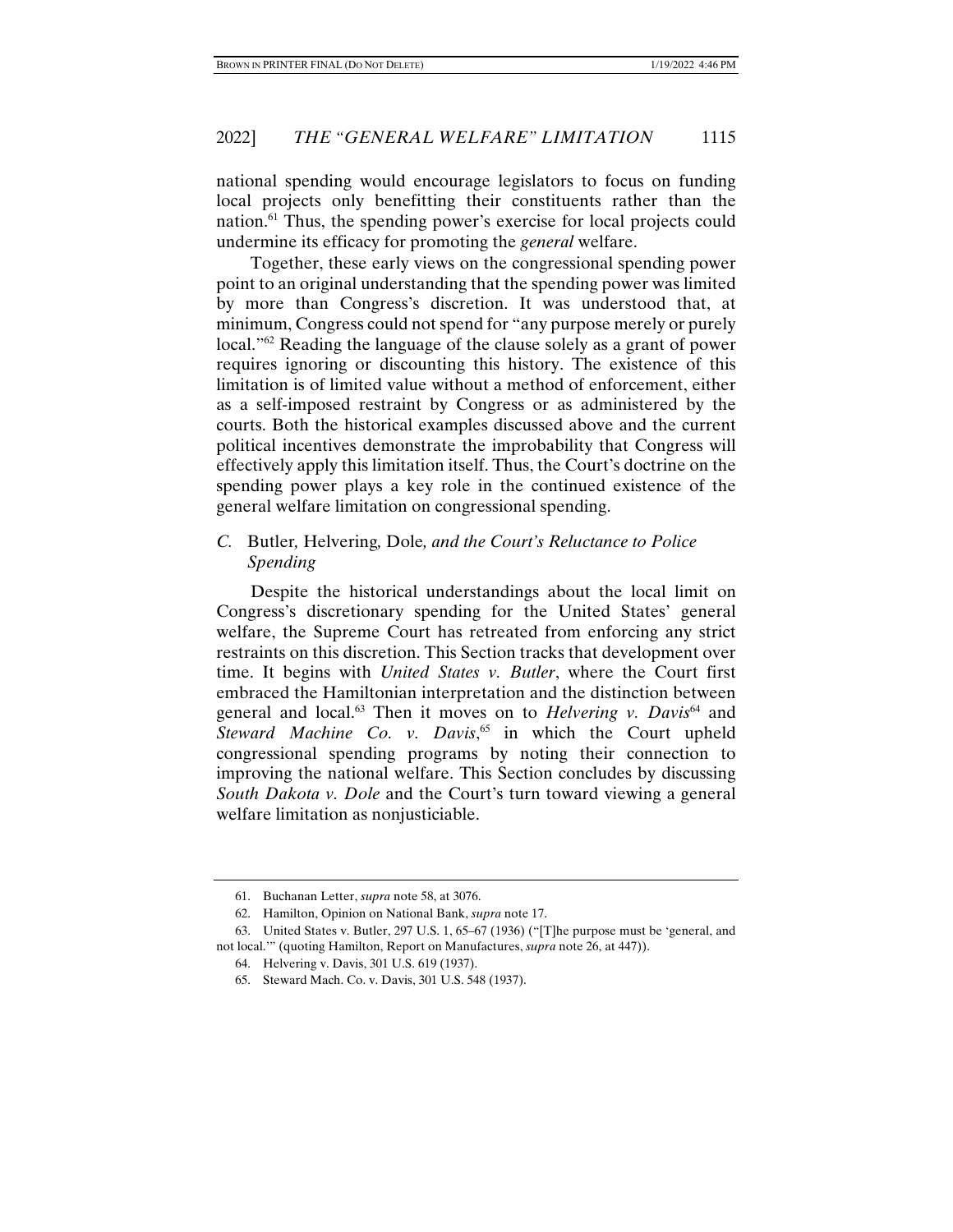In *United States v. Butler*, the "first key case on the scope of the Spending Clause,"66 the Court addressed the debate between Madison and Hamilton over the proper interpretation of the spending power.<sup>67</sup> Following the guidance of Justice Story in his *Commentaries on the Constitution*, the Court adopted Hamilton's interpretation as the correct understanding for the clause and determined that Congress's spending power extended beyond its other enumerated powers.<sup>68</sup> The Court also approved of Hamilton's limitation on the scope of congressional spending, stating that Congress could not appropriate federal funds only for local welfare.69 The Court in *Butler* did not provide guidelines for the scope of general welfare, as it invalidated the implicated congressional act on other grounds.<sup>70</sup> But the Court made clear that it had the authority to invalidate spending for local purposes despite the broad discretion afforded to Congress in determining what provides for the general welfare.71

The following year, in *Helvering v. Davis*, the Court showed its reluctance to enforce limitations on the concept of general welfare but maintained a distinction "between one welfare and another, between particular and general."72 *Helvering* involved a challenge to the Social Security Act's pension and lump sum payments to persons over age sixty-five.<sup>73</sup> The Court pointed to the national nature of the financial insecurity of older people in the United States and the potential problems that would arise in relying on the individual states to all establish their own programs.<sup>74</sup> The Court noted that incongruence between the states raised spillover concerns: any state that enacted an old age pension program could attract the elderly to move into the state which could overburden that state's resources.<sup>75</sup> Thus, since Congress was addressing a national problem, its spending promoted the general

74. *Id.* at 644.

 <sup>66.</sup> Samuel R. Bagenstos & Ilya Somin, *Common Interpretation: The Spending Clause*, CONST. CTR., https://constitutioncenter.org/interactive-constitution/interpretation/article-i/ clauses/755 [https://perma.cc/3KK6-YX8Y].

 <sup>67.</sup> *Butler*, 297 U.S. at 65–66.

 <sup>68.</sup> *Id.* at 66.

 <sup>69.</sup> *Id.* at 66–67.

 <sup>70.</sup> *Id.* at 68.

 <sup>71.</sup> *Id.* at 67.

 <sup>72.</sup> Helvering v. Davis, 301 U.S. 619, 640 (1937).

 <sup>73.</sup> *Id.* at 634–36.

 <sup>75.</sup> *See id.* ("A system of old age pensions . . . is a bait to the needy and dependent elsewhere, encouraging them to migrate and seek a haven of repose.").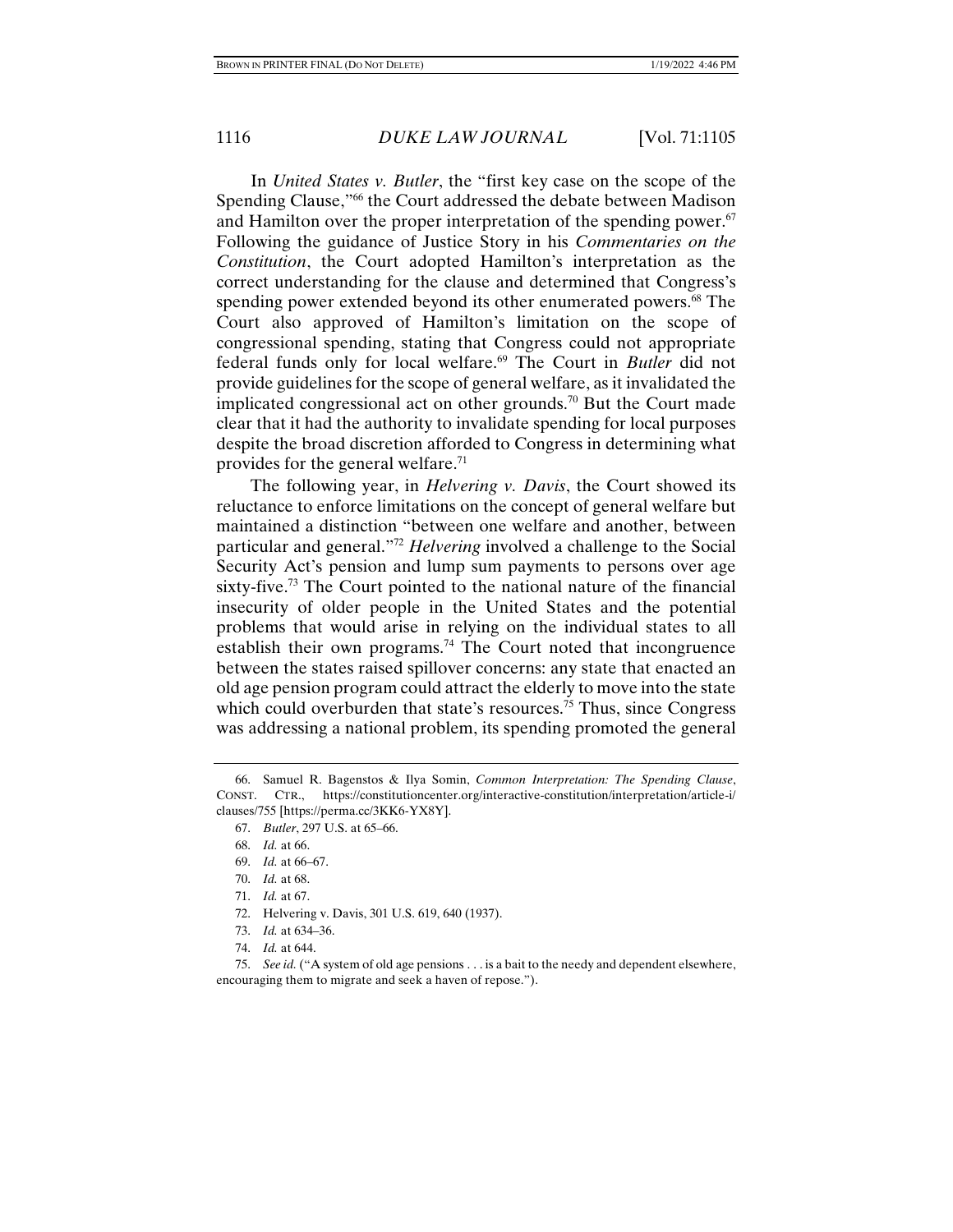welfare.<sup>76</sup> In conducting its analysis, the Court noted the evolving nature of the "general welfare," stating that "[n]eeds that were narrow or parochial a century ago may be interwoven in our day with the wellbeing of the Nation."<sup>77</sup> The Court therefore determined that establishing the distinction between local and general belonged primarily to Congress, subject only to rational basis review.78

*Steward Machine Co. v. Davis*, which involved Congress's authorization of grants to the states to use for unemployment compensation, also addressed the use of the spending power to further national welfare.<sup>79</sup> The Court discussed the massive unemployment problem the country faced nationwide during the Great Depression and the need for federal action to avoid mass starvation.<sup>80</sup> Further, while some states had established their own unemployment assistance programs, others held out in order to remain economically advantageous for businesses, shifting the burden of supporting the unemployed to the nation.<sup>81</sup> Thus, Congress's decision to permit grants to the states to aid with their administration of unemployment compensation promoted the general welfare by encouraging all states to aid the jobless in a time of national crisis. $82$ 

In *South Dakota v. Dole*, the Court delineated the limitations on Congress's conditional spending power.<sup>83</sup> The Court noted that the spending power can be exercised only "in pursuit of 'the general welfare,'" but then questioned the justiciability of the general welfare limitation.<sup>84</sup> In a footnote, the Court cited *Buckley v. Valeo*<sup>85</sup> to support this uncertainty over the general welfare limitation.86 In *Buckley*, in response to the appellants' argument that Congress's spending was contrary to the general welfare, the Court stated that general welfare

83. South Dakota v. Dole, 483 U.S. 203, 207–08 (1987).

 <sup>76.</sup> *Id.* at 645.

 <sup>77.</sup> *Id.* at 641.

 <sup>78.</sup> *Id.* at 640–41.

 <sup>79.</sup> Steward Mach. Co. v. Davis, 301 U.S. 548, 577, 586–87 (1937).

 <sup>80.</sup> *Id.* at 586.

 <sup>81.</sup> *Id.* at 587–88.

 <sup>82.</sup> *Id.* at 586–87.

 <sup>84.</sup> *See id.* at 207 & n.2 (noting the question of "whether 'general welfare' is a judicially enforceable restriction at all").

 <sup>85.</sup> Buckley v. Valeo, 424 U.S. 1 (1976).

 <sup>86.</sup> *Dole*, 483 U.S. at 207 n.2.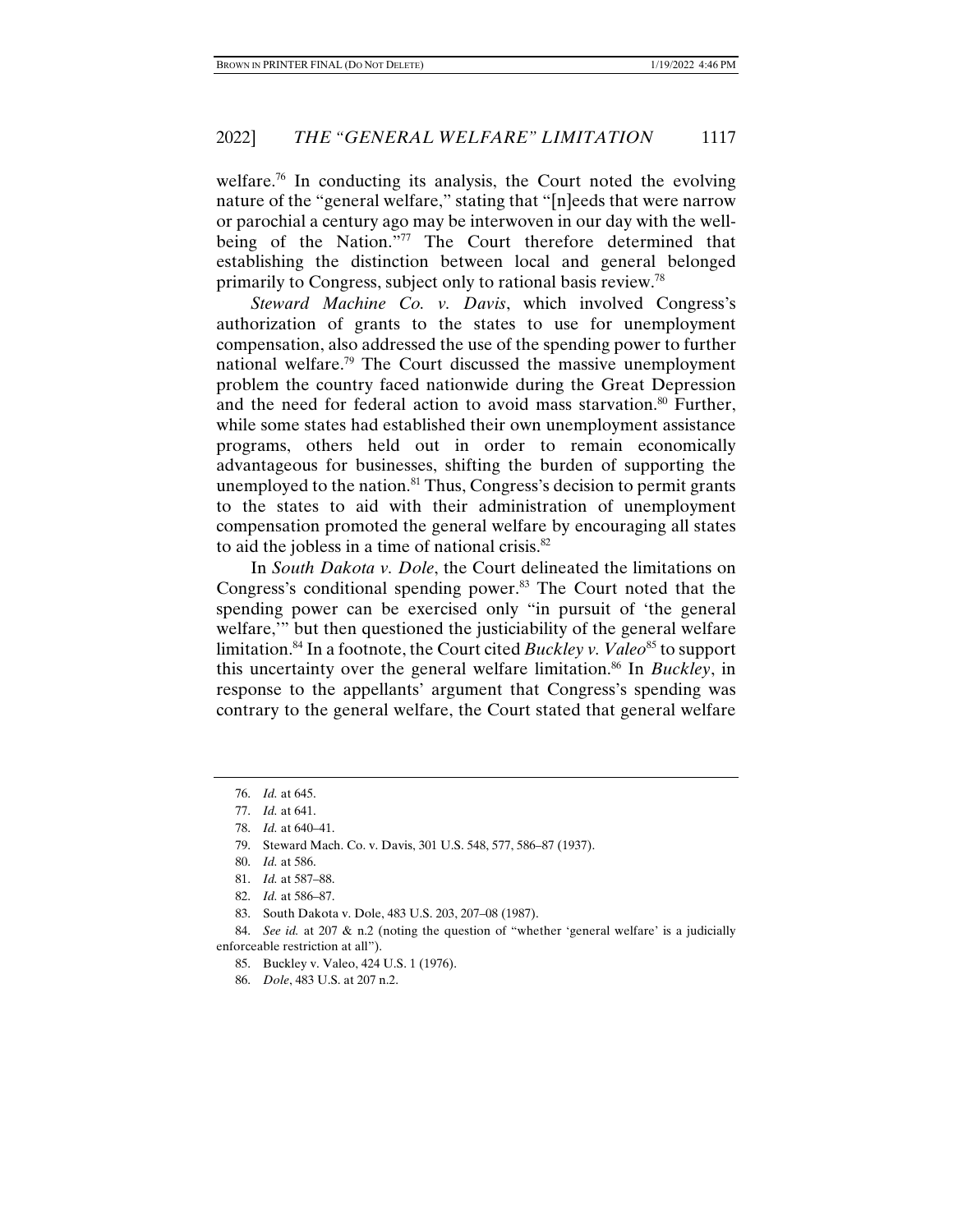should be understood as a grant of power rather than as a limitation.<sup>87</sup> The *Buckley* appellants' argument centered on the word "welfare" and not the word "general" in general welfare: they did not attack Congress's spending on a contention that it was for local rather than general welfare, but that it was poor policy and destructive to welfare.<sup>88</sup> The Court rightly rejected this position on the grounds that Congress defines what spending promotes welfare.<sup>89</sup> This nonjusticiability of the question of whether spending provides for welfare is separate from the question of whether spending is for local or general purposes. While the footnote in *Dole* signaling a potential rejection of the general welfare limitation fails to distinguish between these two questions, the Court's brief analysis of whether the conditional spending at issue in the case promoted the general welfare did mention the interstate nature of the problem Congress sought to address.<sup>90</sup> Thus, the Court sent mixed messages in *Dole* of its understanding of the general welfare limitation, but clearly indicated its unwillingness to treat it like a veritable limitation.

The suggestion in *Dole* that general welfare is nonjusticiable was not an inevitable, or even a necessary, outcome as the Court's previous cases and the historical understandings of the spending power demonstrate. The Court itself acknowledged in its spending cases that Congress's spending power "extend[s] only to matters of national, as distinguished from local welfare."91 The difficulty arises in trying to make that distinction. Yet, the Court need not throw up its hands and declare the task impossible. Instead, it should return to the principles articulated in cases like *Helvering* and *Steward Machine Co.* for understanding why congressional spending that may look localized instead presents a need for national action: the individual states and localities face problems that they are unable to effectively solve themselves.

 <sup>87.</sup> *Buckley*, 424 U.S. at 90–91; Brief of the Appellants at 145, 151, Buckley v. Valeo, 424 U.S. 1 (1976) (Nos. 75-436, 75-437), 1975 WL 441595, at \*145, \*151.

 <sup>88.</sup> *See* Brief of the Appellants, *supra* note 87, at 145 (arguing that "[d]irect government subsidies to candidates and parties are contrary to the 'general welfare'" by listing various harms that such subsidies cause, such as "reduc[ing] the amount of influence that citizens have over their representatives").

 <sup>89.</sup> *Buckley*, 424 U.S. at 90–91.

 <sup>90.</sup> *Dole*, 483 U.S. at 207 n.2, 208.

 <sup>91.</sup> United States v. Butler, 297 U.S. 1, 67 (1936).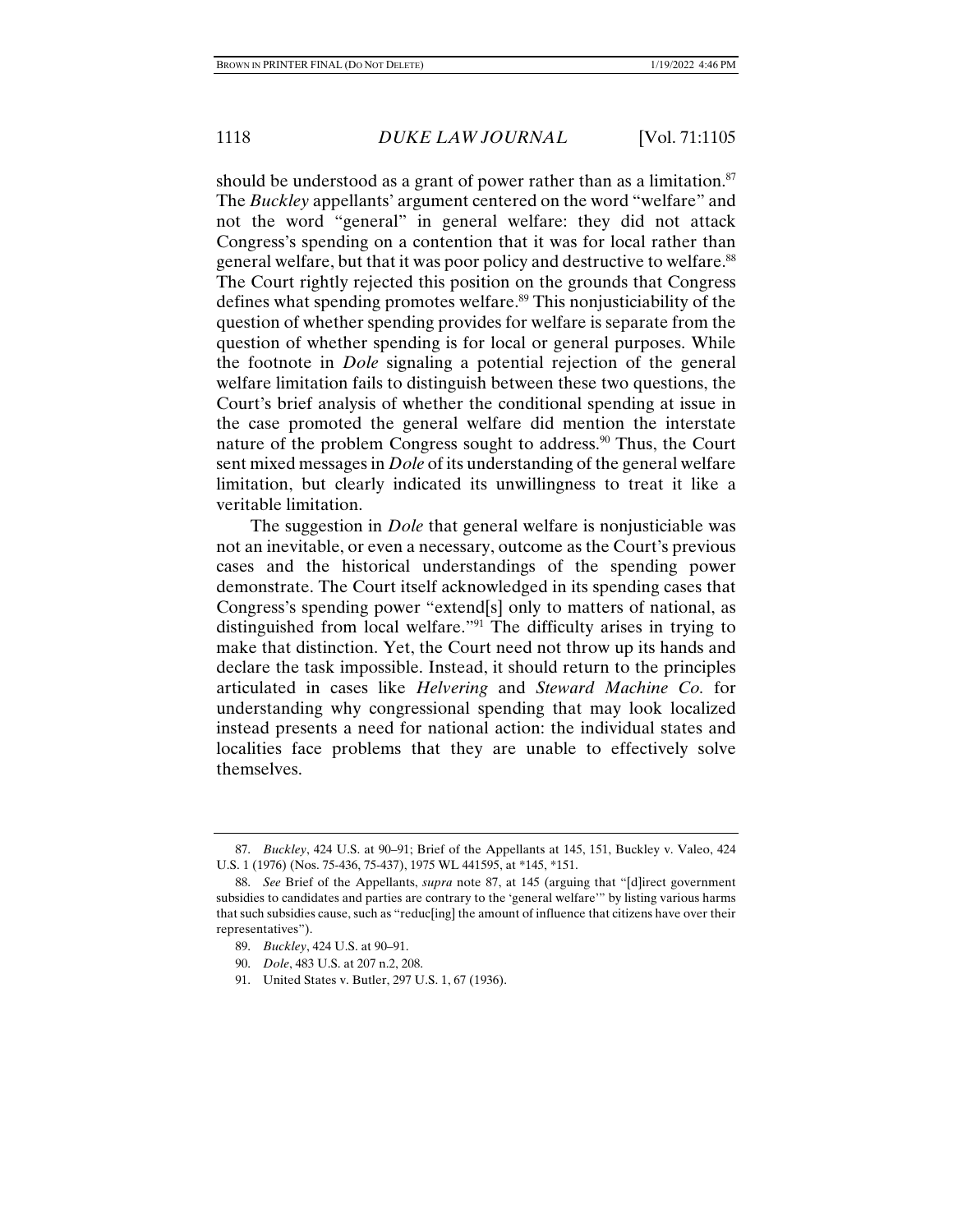#### II. COLLECTIVE ACTION AND "GENERAL WELFARE"

The Court's reluctance to impose limits on the spending power leaves Congress with the ability to skirt constraints on its other powers so long as it is willing to use federal funds to entice states or localities to do its bidding. However, as Hamilton duly noted, Congress "cannot rightfully apply the money [it] raise[s] to any purpose merely or purely local."<sup>92</sup> Given Congress's use of spending for regulatory aims and the interconnected nature of modern U.S. society, determining what purposes are "purely local" may require more than looking at the recipient of the federal dollars.<sup>93</sup> Federal spending may be aimed at one locality to address a broader national problem that exists due to externalities caused by the actions of the locality. In certain cases, Congress may be the only governmental body positioned to recognize and adequately respond to those externalities.<sup>94</sup>

Therefore, a framework to identify congressional spending that provides for the general welfare of the United States should distinguish between spending that is truly local and that which appears local but serves a broader purpose. This Part proposes such a framework, using the principles of collective action reasoning to demonstrate why certain internal activities may impact national welfare. Section A explains the basics of collective action federalism which suggests that individual states may be ill-equipped to resolve certain issues and that the federal government should intervene in such situations. Section B presents a framework for distinguishing between local and general welfare using this collective action basis. The proposed framework is then applied in Section C to different existing and proposed spending programs: the highway spending in *Dole*, the Lake Jackson Ecopassage, and the Gun-Free School Zones Act reimagined as a conditional spending program.

 <sup>92.</sup> Hamilton, Opinion on National Bank, *supra* note 17, at 485.

 <sup>93.</sup> *See, e.g.*, Matthew C. Waxman, *National Security Federalism in the Age of Terror*, 64 STAN. L. REV. 289, 339–43 (2012) (discussing how spending to promote counterterrorism efforts in individual localities is necessary to avoid "'domestic safe havens' for terrorists" that could cause "national-level" harms).

 <sup>94.</sup> *See* Robert D. Cooter & Neil S. Siegel, *Collective Action Federalism: A General Theory of Article I, Section 8*, 63 STAN. L. REV. 115, 138 (2010) ("[W]hen a negative externality is purely national, or nearly so, the central government should control it.").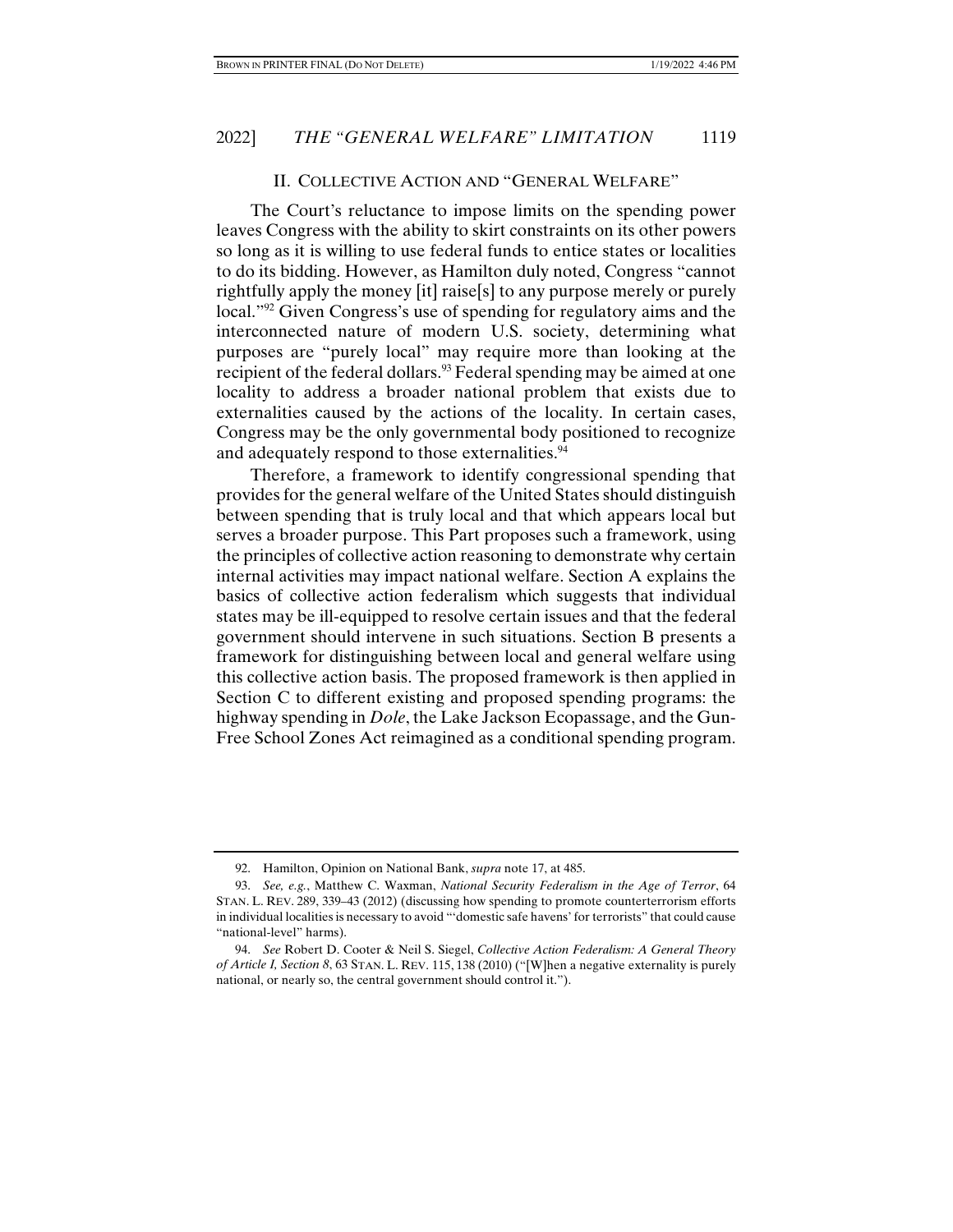## *A. An Overview of Collective Action Federalism*

In a federal system, one of the key questions is of allocation: determining which matters will be addressed by the national government and which are left to the more local levels of government. In drawing the line, some have focused on the abilities of the different levels of government to recognize and resolve problems. Collective action reasoning suggests that some problems cannot be solved by individual actors and require coordination.<sup>95</sup> In some of these cases, a more local, smaller government entity likewise may be unable to recognize and resolve the issue while the larger government entity could.96

The connection between resolving collective action problems and the powers given to Congress in the Constitution has been previously recognized.97 In a 2010 article, Professors Robert Cooter and Neil Siegel proposed a theory of "collective action federalism" that framed the Article I, Section 8 powers as "a coherent set" that "mostly address two kinds of spillovers: interstate externalities and national markets."98 Under their model, Section 8 "authoriz[es] Congress to tax, spend, and regulate when two or more states face collective action problems. Conversely, governmental activities that do not pose collective action problems for the states are 'internal to a state' or 'local.'"99 Where these collective action problems exist, states are less effective than the national government at resolving the issues.100 Thus, as a guiding principle for federalism, they argue that looking toward the existence of collective action problems ensures that both the national and local governments have "the power to do what each does best."101 The federal government addresses problems that the states alone cannot, while leaving the states to handle their own internal matters.

 <sup>95.</sup> PEINHARDT & SANDLER, *supra* note 19, at 45–46.

 <sup>96.</sup> Cooter & Siegel, *supra* note 94, at 137–38.

 <sup>97.</sup> *See generally id.* (discussing the connection between Article I, Section 8 and collective action problems).

 <sup>98.</sup> *Id.* at 118–19.

 <sup>99.</sup> *Id.* at 119.

 <sup>100.</sup> *See id.* at 118 ("[M]uch of what the federal government does best is to solve collective action problems that the states cannot solve on their own.").

 <sup>101.</sup> *Id.*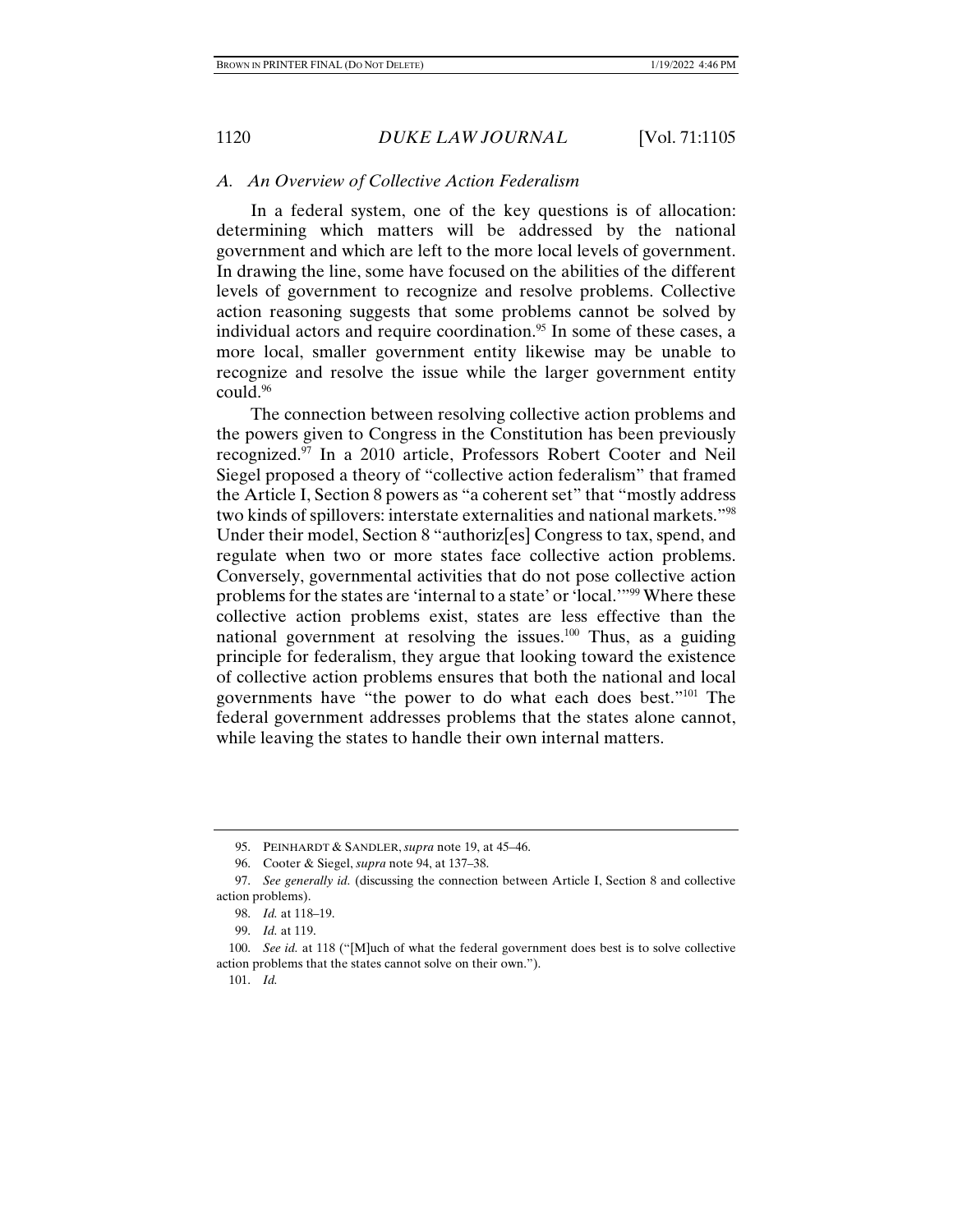The basic problem for states in addressing these collective action problems is their inability to fully account for various externalities.102 The issue of river pollution demonstrates this problem. Imagine that, to encourage companies to create jobs in their states, Arkansas and Mississippi permit factories to dump chemicals and other waste in the Mississippi River without restrictions.103 Louisiana, which is downstream, cannot fully clean up its section of the river so long as those upstream companies continue their actions. If Mississippi alone sought to take action by regulating dumping, it would face a similar problem to Louisiana and risk the loss of businesses to Arkansas where they could continue dumping. Thus, Mississippi may hold out until Arkansas also acts, not knowing that Arkansas may make the same calculus, leading to unabated pollution.104 The value of cleaning up the river may be enough to encourage Mississippi to act regardless, but the state may not choose the socially-optimal amount of regulation.<sup>105</sup> Mississippi could underregulate in this context for two reasons: first, its regulations would be ineffective in completely solving the problem, and second, some of the benefits of the regulations or costs of not regulating would be felt outside of its borders (for example, in Louisiana).<sup>106</sup> In other words, Mississippi would not internalize some of the effects of the pollution since they are not felt within the state's borders. To solve this issue of river pollution, the states would either need to work together, requiring numerous decisionmakers and legislative bodies to reach an agreement, or look to the national government for help.

Under the "internalization principle," which calls for power to be placed with "the smallest unit of government that internalizes the

 <sup>102.</sup> Abigail R. Moncrieff, *Cost-Benefit Federalism: Reconciling Collective Action Federalism and Libertarian Federalism in the Obamacare Litigation and Beyond*, 38 AM. J.L. & MED. 288, 292 (2012).

 <sup>103.</sup> Waste dumping in the Mississippi River is no mere hypothetical. *See, e.g.*, Blythe Bernhard, *Mississippi River Is Awash in Toxins, Report Finds*, ST. LOUIS POST-DISPATCH (Mar. 23, 2012), https://www.stltoday.com/news/local/metro/mississippi-river-is-awash-in-toxins-reportfinds/article\_6305c4a5-7db6-5ed6-a53b-22e79d96f18e.html [https://perma.cc/4ZNL-2G69] (reporting that "[m]ore than 12.7 million pounds of toxic chemicals . . . were dumped into the Mississippi River in 2010").

 <sup>104.</sup> *See* PEINHARDT & SANDLER, *supra* note 19, at 20–25 (discussing how countries are incentivized to take no action to reduce pollution where other countries also take no action to avoid imposing costs on themselves without a reciprocated benefit).

 <sup>105.</sup> Moncrieff, *supra* note 102, at 293–94.

 <sup>106.</sup> *Id.*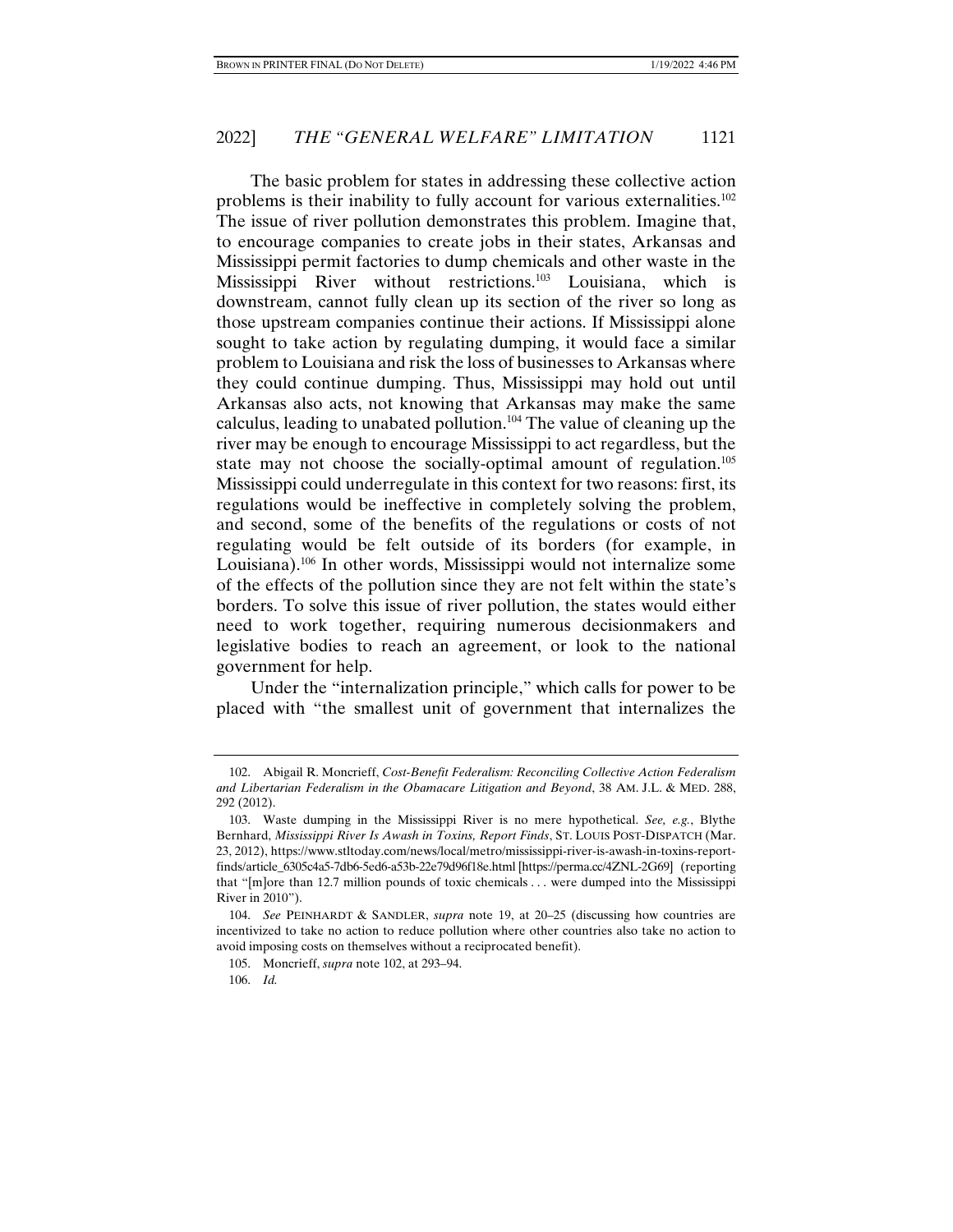effects of its exercise,"107 this Mississippi River pollution example would necessitate federal action. While the most immediate costs and benefits of action flow beyond each of the three states' borders, they can be internalized by the nation.<sup>108</sup> The nation cannot simply pass on the costs of inaction to others. Further, rather than relying on the individual state governments to each ratify a proposal, the national government would unite the various stakeholders in one body to address the issue with a majority vote.<sup>109</sup> These same principles can apply to the provision of national public goods. $110$ 

Alternatively, if instead of a polluted river, the example pertained to a lake located within one state, that state would face fewer difficulties in trying to clean up the water by itself. The dilemma regarding a business moving to another state due to policy differences would remain, but the state's voters and policymakers could inform themselves of the issue and decide whether the value of a nonpolluted lake outweighs those costs.<sup>111</sup> In such cases, the primary effects of the policy choice would stay within the state. Federal expenditures in such a situation where the effects are internalized within a state would involve extensive contributions from nonbeneficiaries, whereas requiring the state itself to fund the project would place the burden on those who will primarily benefit from it.<sup>112</sup> Conversely, federal expenditures in cases with interstate spillovers would spread the costs among beneficiaries rather than placing the burden on one state and allowing the other affected states to free ride.<sup>113</sup>

Thus, collective action federalism provides an answer to the power allocation question of federalism by pointing toward the effects of the

 <sup>107.</sup> Cooter & Siegel, *supra* note 94, at 137 (emphasis omitted).

 <sup>108.</sup> Neil S. Siegel, *Free Riding on Benevolence: Collective Action Federalism and the Minimum Coverage Provision*, 75 LAW & CONTEMP. PROBS. 29, 46 (2012) (noting that "internalizing an interstate pollution externality requires collective action among the affected states, which justifies federal intervention" (emphasis omitted)).

 <sup>109.</sup> Cooter & Siegel, *supra* note 94, at 141.

 <sup>110.</sup> *Id.* at 137 (discussing the internalization principle in the context of federal spending for national parks). Public goods, such as clean air, are those that multiple people can benefit from without reducing their benefits to any individual person or without imposing an additional cost, and that cannot feasibly be denied to people. PEINHARDT & SANDLER, *supra* note 19, at 17.

 <sup>111.</sup> *See* Cooter & Siegel, *supra* note 94, at 137–38 (discussing how "people affected by a policy have more reason to inform themselves about it and to influence it").

 <sup>112.</sup> *See id.* (noting how "a local public good can be financed by a local tax, which primarily hits the beneficiaries and misses nonbeneficiaries").

 <sup>113.</sup> *Id.*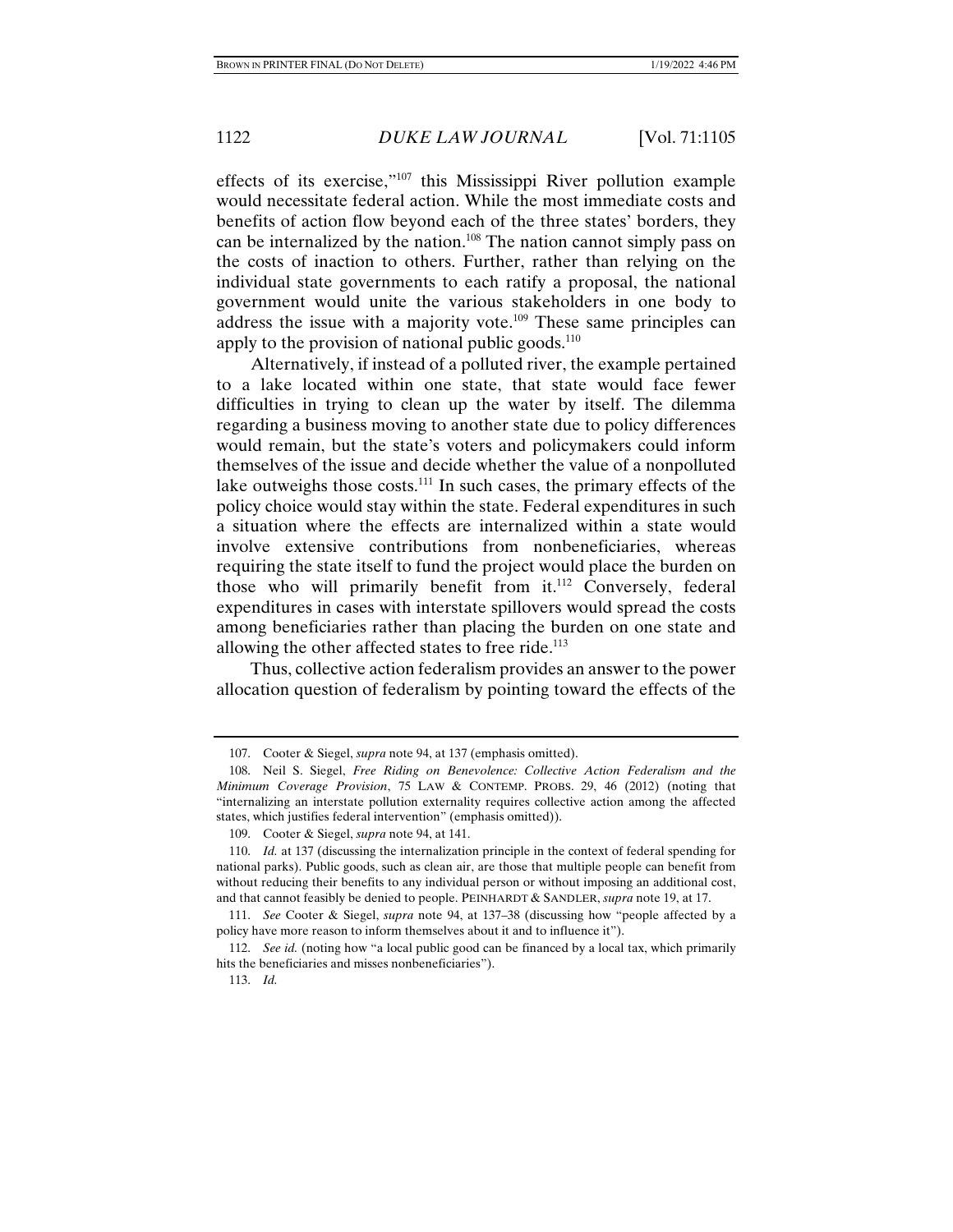problem.114 Where the problem presents costs and benefits that cross state lines, collective action problems can arise that suggest the federal government should step in.115 If instead the consequences of a policy choice will predominantly impact the residents of that state with limited external effects, those in the state should be free to make that choice without intervention from nonbeneficiaries and should not pass on the costs of funding those local policies to those nonbeneficiaries.<sup>116</sup>

## *B. A New Conception of "General Welfare"*

These principles can provide an interpretative basis for general welfare in the Spending Clause: whenever Congress is spending to fund an interstate public good or to address an interstate negative externality, its action "provide<sup>[s]</sup> for the ... general [w]elfare of the United States."117 In such cases, congressional action addresses public benefits and costs that would otherwise be overlooked, underaddressed, or unaddressed by a failure of individual state action. However, when Congress spends to address purely local or intrastate activities that lack significant impacts on other states, Congress's actions are addressing the welfare of a locality or state, rather than that of the United States. In applying this collective action understanding of general welfare as a limitation on congressional power, those cases of intrastate welfare are beyond Congress's constitutional spending power. In those situations, if Congress cannot rely on another enumerated power to justify its spending, it has intruded into the domain reserved to the states under the Tenth Amendment.<sup>118</sup>

This Note proposes using a similar framework to the substantial effects test outlined in *Lopez* to determine what spending qualifies as general welfare.119 Under this framework, Congress's spending will be presumed to provide for the general welfare of the United States when the funding targets activities or goods that have a substantial effect beyond the individuals, localities, and states where the money immediately goes. In such cases, though an actual collective action

 <sup>114.</sup> *See id.* at 144 (discussing how collective action federalism supports "assign[ing] power to the smallest unit of government that internalizes the effects of its exercise" (emphasis omitted)).

 <sup>115.</sup> *Id.* at 137–38, 159.

 <sup>116.</sup> *Id.* at 138.

 <sup>117.</sup> U.S. CONST. art. I, § 8, cl. 1.

 <sup>118.</sup> *See id.* amend. X ("The powers not delegated to the United States by the Constitution, nor prohibited by it to the States, are reserved to the States respectively, or to the people.").

 <sup>119.</sup> *See* United States v. Lopez, 514 U.S. 549, 560 (1995) ("Where economic activity substantially affects interstate commerce, legislation regulating that activity will be sustained.").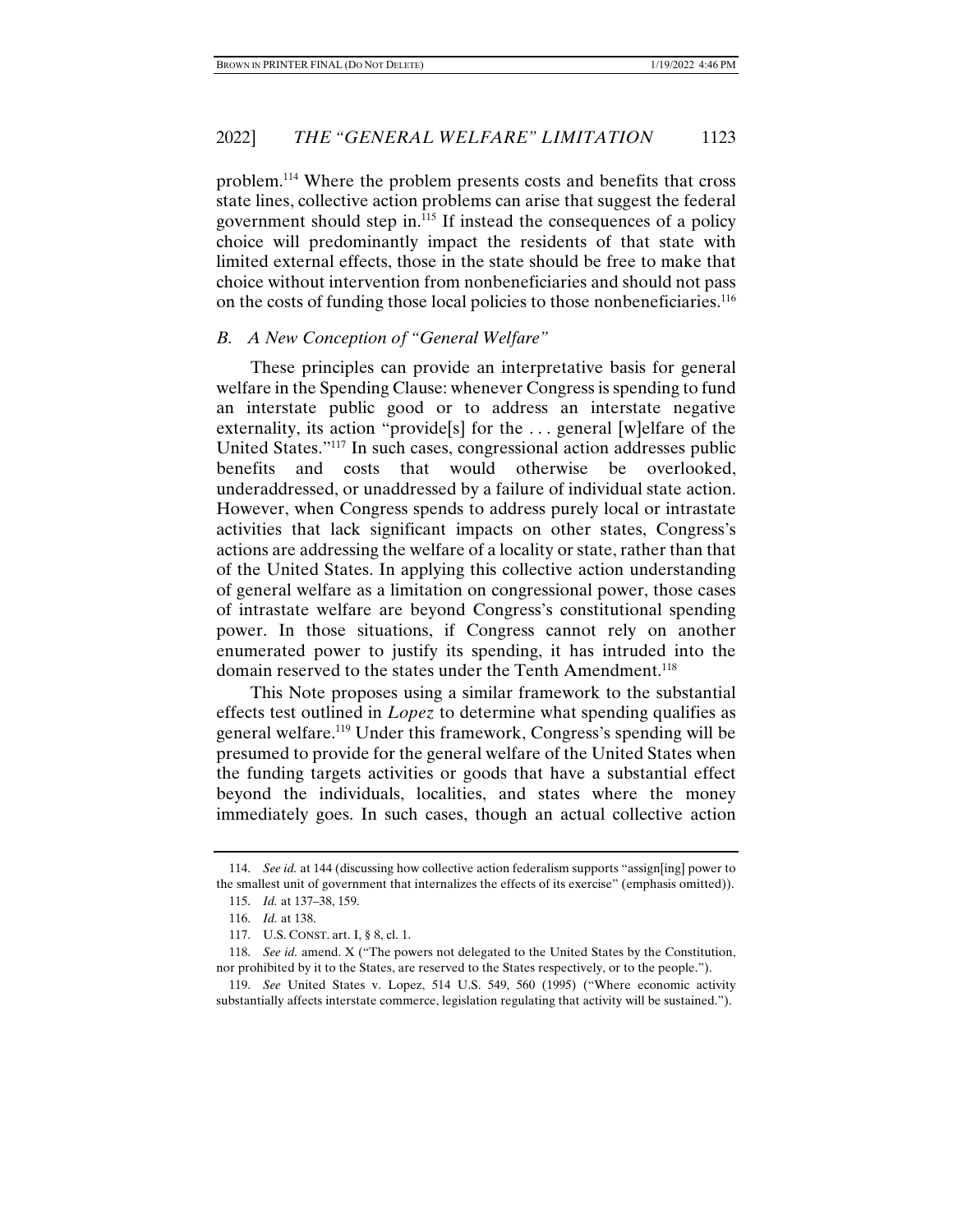problem may not exist, the broad impact of the spending suggests that Congress is addressing costs or benefits that are not adequately addressed otherwise. Alternatively, if the effects of that spending only have a limited impact on the United States or if the impact is too attenuated, the costs and benefits associated with that good or activity are likely already internalized within the recipient state or locality. A state or locality's inaction does not alter the analysis. A refusal to use spending or regulation to address that good or activity, despite Congress's determination of its benefit, does not transform spending with a localized impact into one with national effects. Additionally, in cases of conditional spending, both the spending and the condition would need to satisfy the general welfare limitation to be a permissible use of congressional spending power.

While this reading of the general welfare limitation is not the only way to distinguish between local and general spending, there are a few reasons why this formulation is valuable if a general welfare limitation is to be enforced. First, the historical articulations of the limitation discuss the ability of states to address certain measures or the limited nature of the benefits beyond state boundaries.<sup>120</sup> In his message to Congress regarding his veto of internal improvements, Monroe noted that "the [s]tates individually[] would be fully adequate" to address the proposed improvements.121 Likewise, Pierce stated that the spending he vetoed targeted programs that the states had already established on their own.122 Second, the key cases where the Court developed its spending doctrine relied on the ineffectiveness of state action in explaining why congressional spending was promoting the general welfare.<sup>123</sup> For example, assistance for the elderly through old age pensions was justified congressional spending in *Helvering* due to the inability of the "laws of the separate states [to] deal with it effectively."124 Additionally, this framework also addresses the need for a nonstatic notion of general welfare.<sup>125</sup> When incentives, interactions, and information change, activities with effects once

 <sup>120.</sup> S. JOURNAL, 33d Cong., 1st Sess. 365–66 (1854) (statement of President Franklin Pierce); 39 ANNALS OF CONG. 1859 (1822) (statement of President James Monroe).

 <sup>121. 39</sup> ANNALS OF CONG. 1859 (1822) (statement of President James Monroe).

 <sup>122.</sup> S. JOURNAL, 33d Cong., 1st Sess. 365–66 (1854) (statement of President Franklin Pierce).

 <sup>123.</sup> Helvering v. Davis, 301 U.S. 619, 640–41, 644 (1937); Steward Mach. Co. v. Davis, 301 U.S. 548, 586–89 (1937).

 <sup>124.</sup> *Helvering*, 301 U.S. at 644.

 <sup>125.</sup> *See id.* at 641 ("Nor is the concept of general welfare static.").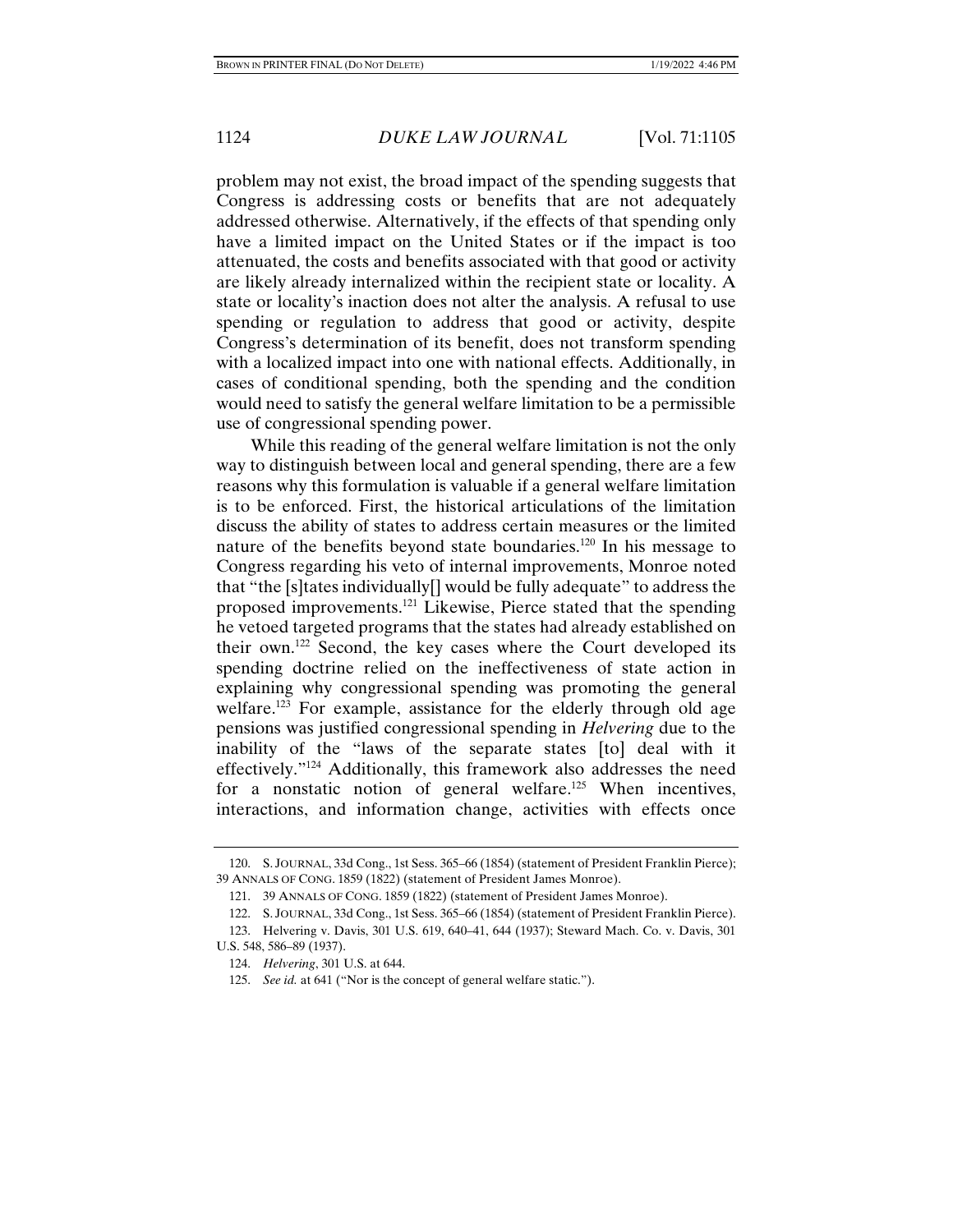circumscribed to a particular region may have broader effects. Lastly, it acknowledges that matters appearing local may implicate the general welfare of the United States.

An initial challenge of using the existence of interstate public goods or spillovers is determining how broadly to view these categories. In a highly interconnected society, mere policy differences between states can cause spillover effects. To the extent that foot voting occurs, policy decisions in one area can attract or repel residents.126 For proponents of federalism, the diversity of policy decisions among the states is one of its primary benefits.<sup>127</sup> An interpretation of national power that could conceivably be manipulated to allow Congress to eliminate many, if not all, of these differences would be self-defeating and, thus, undesirable.

However, requiring Congress to demonstrate the existence of a collective action problem that states are unable to solve before it can use its spending power also presents problems. For one, it would constrain Congress's ability to act proactively. A too strenuous requirement would likely require Congress to make formal findings in order to spend.128 Further, imposing any real limit on the capacity of Congress to spend for localized welfare could have significant repercussions. There are over a thousand spending grants to state and local governments within the Catalog of Federal Domestic Assistance.<sup>129</sup> Questioning the constitutional legitimacy of some of these programs may lead to an elimination of programs that states,

 <sup>126.</sup> *See* Ilya Somin, *Foot Voting, Federalism, and Political Freedom*, *in* FEDERALISM AND SUBSIDIARITY, NOMOS LV, at 83, 90–91 (James E. Fleming & Jacob T. Levy eds., 2014) (discussing the ability of a foot voter to select between different state or local policies).

 <sup>127.</sup> *See* Michael W. McConnell, *Federalism: Evaluating the Founders' Design*, 54 U. CHI. L. REV. 1484, 1493–94 (1987) (reviewing RAOUL BERGER, FEDERALISM: THE FOUNDERS' DESIGN (1987)) (describing the ability of localities to differ from each other as an "important advantage[]" of federalism); Somin, *supra* note 126, at 83 (describing foot voting as "a tool for enhancing political freedom").

 <sup>128.</sup> *Cf.* United States v. Lopez, 514 U.S. 549, 562–63 (1995) ("Congress normally is not required to make formal findings as to the substantial burdens that an activity has on interstate commerce.").

 <sup>129.</sup> ROBERT JAY DILGER & MICHAEL H. CECIRE, CONG. RSCH. SERV., R40638, FEDERAL GRANTS TO STATE AND LOCAL GOVERNMENTS: A HISTORICAL PERSPECTIVE ON CONTEMPORARY ISSUES 9–10 (2019). The Catalog of Federal Domestic Assistance contains listings of federal financial assistance programs available to state and local governments, organizations, and individuals. U.S. GEN. SERVS. ADMIN., 2019 CATALOG OF FEDERAL DOMESTIC ASSISTANCE I–II (2019).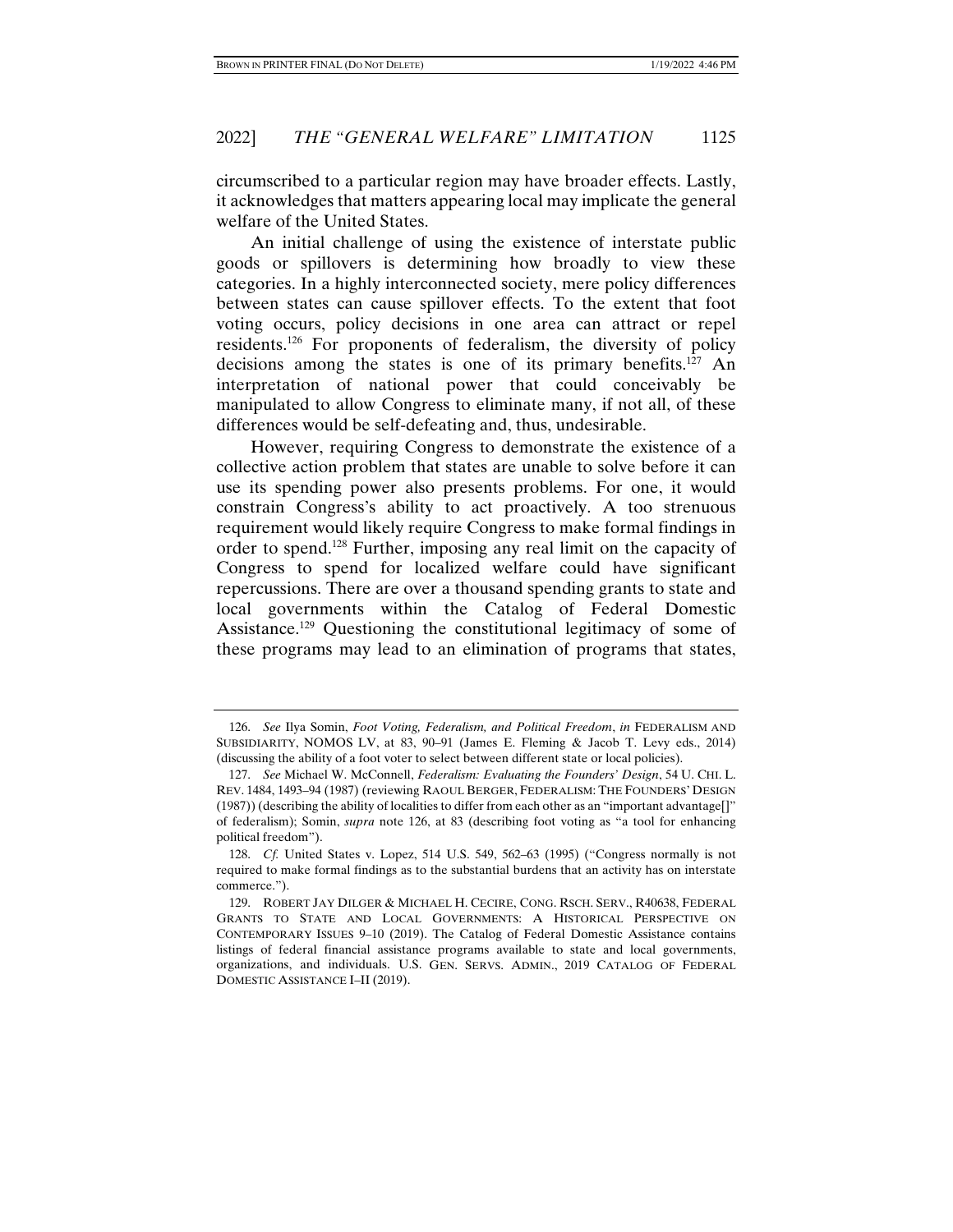localities, and individuals have relied on and may open a Pandora's box of judicial activism.

The proposal uses the flexible standard of a substantial effects test to address these concerns. While a *Lopez*-like restriction in the context of the Spending Clause is subject to many of the critiques of *Lopez*  itself,130 this Note proposes such a restriction because it draws from a test that the Court has already approved of, and courts can competently address questions of degree. First, given the reliance interests involved in existing federal spending programs, it is more feasible to enforce a restriction that would add some teeth to federalism constraints without toppling the existing system. The line drawing involved in the substantial effects test allows a court to consider the specific facts involved in each program rather than requiring analysis under a hardline rule.131 The indeterminacy of the rule's application in a given situation is no more problematic than First Amendment and substantive due process cases.<sup>132</sup> Such uncertainty issues may call for deference in particularly close cases, but other situations involving lengthy causal chains to demonstrate substantial national effects would receive no deference.<sup>133</sup> The substantial effects test is imperfect, and drawing lines between national and local objects has historically presented difficulties,  $134$  but so long as "[t]he Constitution requires a distinction between what is truly national and what is truly local,"<sup>135</sup> courts cannot abandon policing the distinction due to legal uncertainty. Despite its shortcomings, the Court has settled on the substantial effects test as a method for drawing that line in

 <sup>130.</sup> *See, e.g.*, Brannon P. Denning & Glenn H. Reynolds, *Rulings and Resistance: The New Commerce Clause Jurisprudence Encounters the Lower Courts*, 55 ARK. L. REV. 1253, 1253–56 (2002) (noting the reticence of the lower courts to invalidate congressional statutes after *Lopez*); Christy H. Dral & Jerry J. Phillips, *Commerce by Another Name: The Impact of* United States v. Lopez *and* United States v. Morrison, 68 TENN. L. REV. 605, 605 (2001) (stating that the *Lopez*  test is "too imprecise to provide any sort of basis for a credible and predictable limitation on congressional power").

 <sup>131.</sup> *See* United States v. Morrison, 529 U.S. 598, 610–16 (2000) (discussing and applying various considerations in determining whether the act in question satisfied the substantial effects test).

 <sup>132.</sup> Steven G. Calabresi, *"A Government of Limited and Enumerated Powers": In Defense of* United States v. Lopez, 94 MICH. L. REV. 752, 804–06 (1995).

 <sup>133.</sup> *See id.* at 804 (noting that difficult line-drawing does not require total deference since "[s]ome assertions of the federal commerce power are truly beyond the pale").

 <sup>134.</sup> *See* Dral & Phillips, *supra* note 130, at 625–26 (discussing a prior "federal-local distinction" test).

 <sup>135.</sup> *Morrison*, 529 U.S. at 617–18.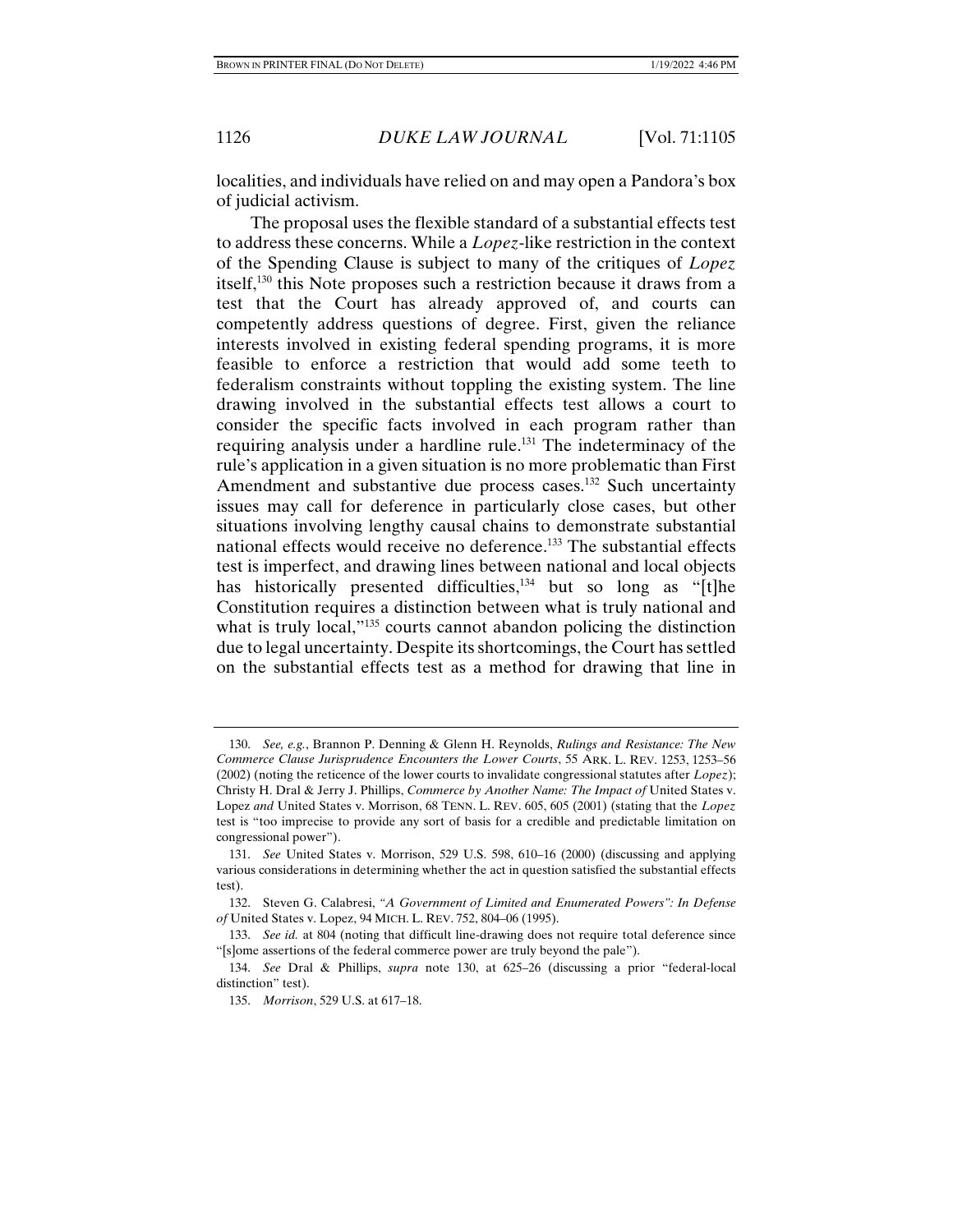another context. Extending it to the Spending Clause would reinvigorate the boundary between local and general welfare.

#### *C. Applying the "General Welfare" Limitation*

Given the case-specific nature of an interstate effects analysis, demonstrating its application in practice requires a few examples to show how the framework could be used to determine the legitimacy of congressional spending. This Section applies the general welfare limitation proposed above to the highway funding at issue in *Dole*, the Lake Jackson Ecopassage, and the Gun-Free School Zones Act at issue in *Lopez* reimagined as a condition on spending.

1. *Federal Highway Funding in* Dole. To first demonstrate the impacts of adopting the general welfare limitation, this Subsection addresses the spending at issue in *Dole*. In *Dole*, Congress conditioned a portion of federal highway funds on a state raising its minimum drinking age to twenty-one.136 Applying the general welfare limitation more rigorously to that spending would not change the result of the case. Interstate highways are a quintessential public good because they are nonrival and nonexcludable.137 Further, a primary benefit of the interstate highway system is its aid of transportation between the major cities across the nation by easing the movement of goods across state lines.<sup>138</sup> Thus, the involved spending funded a good with substantial benefits beyond the individual state where the road would be built.

The condition placed on the funding also sought to address interstate effects caused by non-uniform drinking ages.<sup>139</sup> The "lack of uniformity in the States' drinking ages created 'an incentive to drink and drive' because 'young persons commut[ed] to border States where the drinking age [was] lower.'"140 A state's attempt to reduce the alcohol-related fatalities of its young drivers by raising its drinking age

 <sup>136.</sup> South Dakota v. Dole, 483 U.S. 203, 205 (1987).

 <sup>137.</sup> *See* PEINHARDT & SANDLER, *supra* note 19, at 17 (explaining that pure public goods are nonrival because one individual's consumption of a good does not detract others' opportunities to consume, and that pure public goods are nonexcludable because the good's benefits are available to both payers and nonpayers alike).

 <sup>138.</sup> STAFF OF H.R. COMM. ON PUBLIC WORKS, 91ST CONG., BENEFITS OF INTERSTATE HIGHWAYS 5, 7–9 (Comm. Print 1970).

 <sup>139.</sup> *Dole*, 483 U.S. at 209.

 <sup>140.</sup> *Id.* (alteration in original) (quoting PRESIDENTIAL COMM'N ON DRUNK DRIVING, FINAL REPORT 11 (1983)).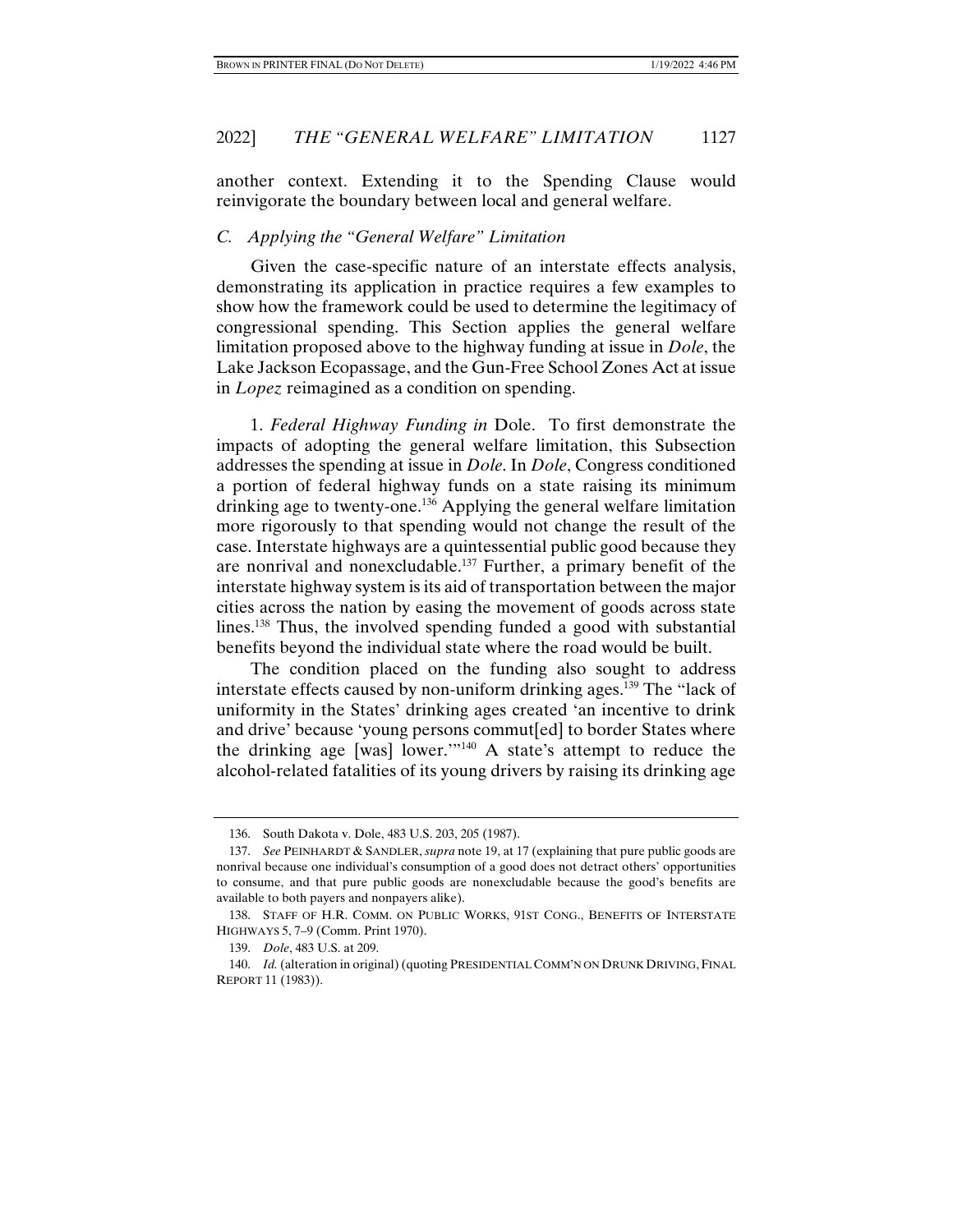was undercut by its neighbors maintaining a lower drinking age. Eighteen- to twenty-one-year-olds would typically drive across state lines to drink and then return to the roads of their home state, thereby perpetuating the problem of young, intoxicated drivers that the state had attempted to solve.<sup>141</sup> These "blood borders" made up half of the total borders between states.142 Consequently, the states on their own were unlikely to address this problem. Congress used conditional spending to entice the states to solve this national, cross-border problem. Therefore, the spending properly falls within the general welfare limitation.

2. *The Lake Jackson Ecopassage*. The Lake Jackson Ecopassage was built between 2009 and 2010 with \$3.4 million in federal stimulus money from the American Recovery and Reinvestment Act.<sup>143</sup> The Ecopassage is a wall and culvert system underneath a portion of U.S. Highway 27 that reduces the number of wildlife casualties that occur on the road.144 Prior to the Ecopassage's construction, the stretch of the highway "had the highest documented road mortality (for animals) of any in the world."145 The Ecopassage may also reduce human fatalities on the road given the danger of hitting an alligator or "cinder block" sized turtles while traveling along a roadway.<sup>146</sup> Despite these benefits, the one-mile Ecopassage<sup>147</sup> does not have substantial effects beyond the locality where it was built. The principal benefit of the Ecopassage is its reduction of animal deaths on the part of the road crossing Lake Jackson.

 <sup>141.</sup> *See Measures To Combat Drunk Driving: Hearing Before the Subcomm. on Surface Transp. of the S. Comm. on Com., Sci., and Transp.*, 98th Cong. 6 (1984) (statement of Sen. Frank R. Lautenberg, Member, S. Comm. on Com., Sci., and Transp.) (discussing the problem of "border slaughter").

 <sup>142.</sup> *Id.* at 36 (statement of Douglas M. Fergusson, Vice President for Highway Traffic Safety, Nat'l Safety Council).

 <sup>143.</sup> Joe Follick, *Turtle Lives Hinge on Eco-Passage*, LEDGER (June 27, 2009, 9:36 PM), https:/ /www.theledger.com/article/LK/20090627/news/608076240/LL [https://perma.cc/56Y9-HAET]; TOM COBURN, 100 STIMULUS PROJECTS: A SECOND OPINION 1, 11 (2009).

 <sup>144.</sup> *Lake Jackson Ecopassage*, ATLAS OBSCURA, https://www.atlasobscura.com/places/lakejackson-ecopassage [https://perma.cc/8JE2-A9MA].

 <sup>145.</sup> *Id.*

 <sup>146.</sup> Michael Markarian, *Florida Turtle Tunnel Protects Motorists Too*, HUFFPOST, https:// www.huffpost.com/entry/florida-turtle-tunnel-pro\_b\_218084 [https://perma.cc/K3N6-EJPN] (last updated Dec. 6, 2017).

 <sup>147.</sup> *Id.*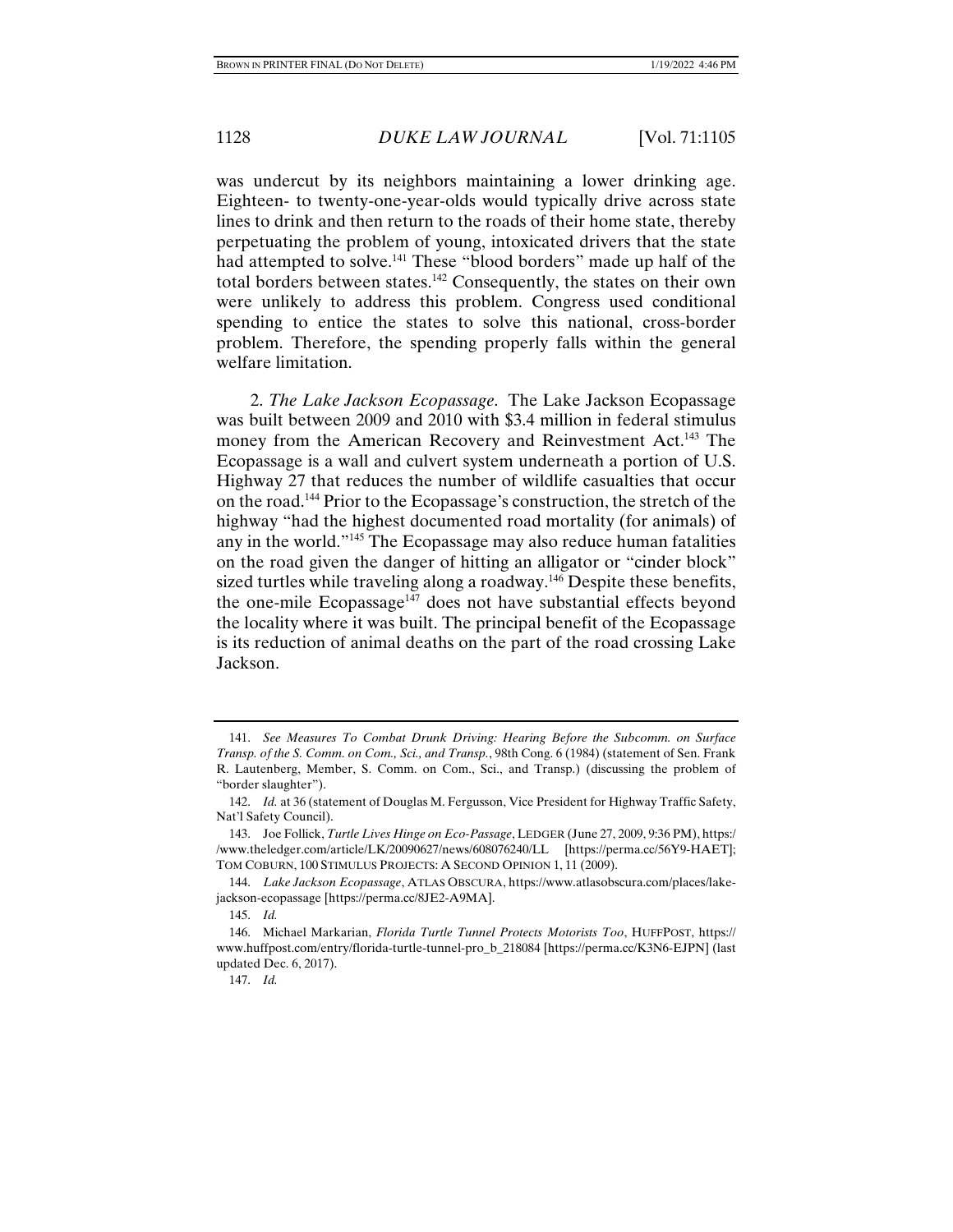Although this local benefit is clear, determining how the Ecopassage impacts the welfare of those beyond the locality is more difficult. People who value the preservation of ecosystems may consider themselves benefitted by the Ecopassage, even if they never visited the project themselves, but the connection to the general United States requires drawing a lengthy chain of events over an extended period of time. The Ecopassage is located on a United States highway near the Florida-Georgia border.<sup>148</sup> However, appropriations for a onemile stretch of roadway<sup>149</sup> lack the broad impact of generalized highway funding, especially since the federal government built alternative highways that reduce interstate travel on the road.150 Only those who drive through that mile-long segment during a time in which an animal would have otherwise crossed the road are directly impacted. Those drivers are likely to be locals. While their safety on public roadways is important, it is not of national concern. The goal of protecting the environment is likewise laudable, but in cases like the Ecopassage, the proper authority to address this issue is the local government because the need for the project was sufficiently internalized. The local county commission had recognized the problem and sought to address it.<sup>151</sup> A private donor had bought and donated the additional land the state needed to complete the project.<sup>152</sup> Even the Ecopassage's supporters acknowledge that it was "a communitybased project."153 In light of the local nature of the project, the appropriation to fund the Ecopassage would be impermissible under the general welfare limitation.

Congressional funding of the Ecopassage also raises the issue of aggregation. Congress did not fund it to save Lake Jackson's turtles but to create jobs as part of the stimulus package of the American Recovery and Reinvestment Act.154 The cumulative spending of the

 <sup>148.</sup> *Lake Jackson Ecopassage*, *supra* note 144.

 <sup>149.</sup> Markarian, *supra* note 146.

 <sup>150.</sup> *See U.S. 27*, AA ROADS, https://www.aaroads.com/guides/us-027-fl [https://perma.cc/ DUF7-97P2] (last updated May 3, 2015) (noting that U.S. 27 has been "[s]upplanted by Interstate 75").

 <sup>151.</sup> Markarian, *supra* note 146.

 <sup>152.</sup> *Id.*

 <sup>153.</sup> *Id.*

 <sup>154.</sup> *See* COBURN, *supra* note 143 (discussing the Ecopassage as one of the projects included as part of the American Recovery and Reinvestment Act's attempt to "jumpstart the economy"); COUNCIL OF ECON. ADVISERS, EXEC. OFF. OF THE PRESIDENT, ESTIMATES OF JOB CREATION FROM THE AMERICAN RECOVERY AND REINVESTMENT ACT OF 2009, at 2 (2009) (noting that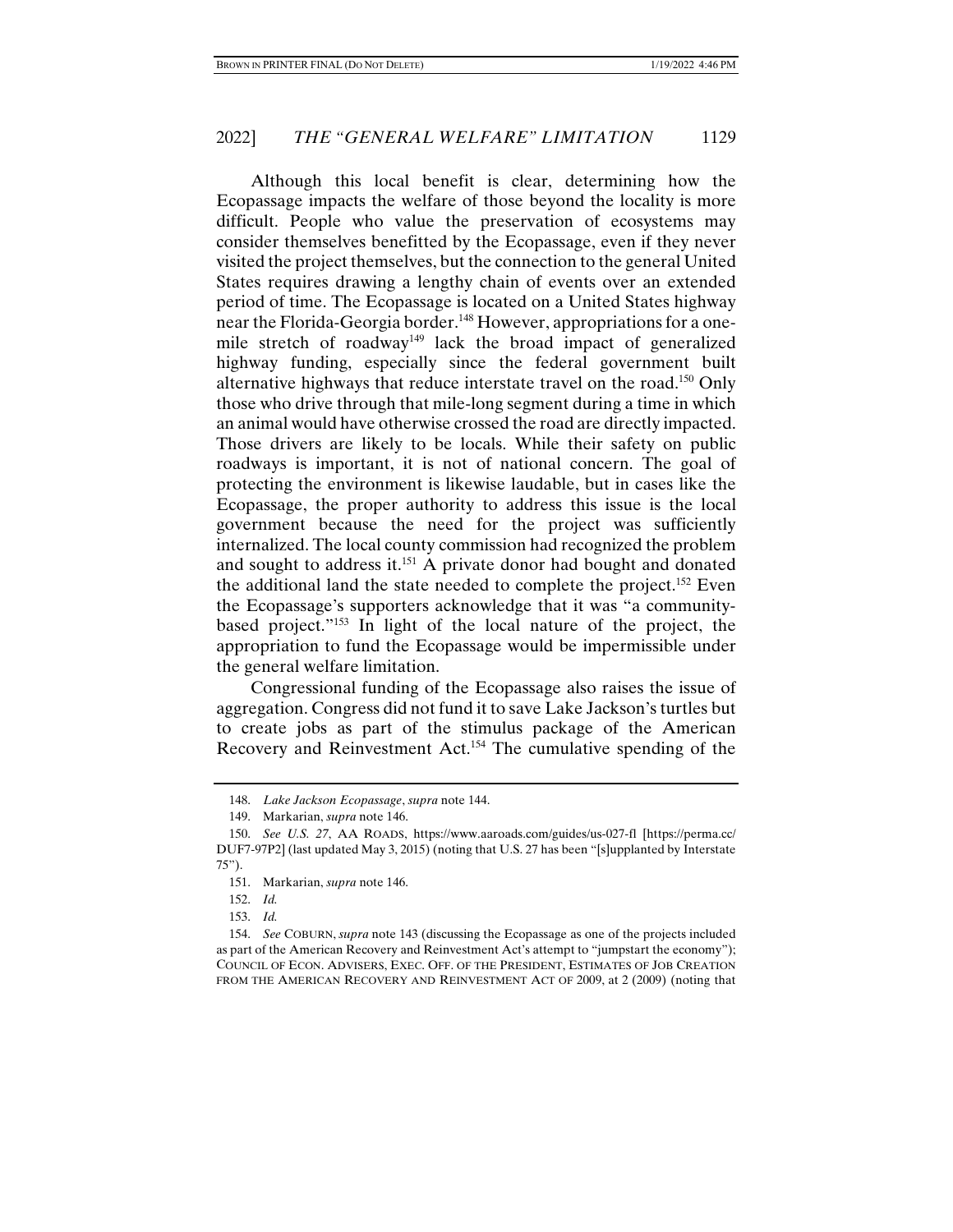numerous projects had national effects. But that does not transform a local project into one with national effects. Permitting Congress to piece together hundreds of localized spending projects with no shared character besides their cumulative ability to impact the broader United States obliterates the notion of a limitation. While aggregation has been used in the context of the Commerce Clause,<sup>155</sup> the aggregation involved in these types of spending programs differs since the programs are not all necessary pieces for an effective regulatory regime,156 but rather funding divvied up by politicians to benefit the individual localities they represent. Aggregation would be proper in cases of broad spending programs that involve a specific shared characteristic, but where that characteristic is itself a broad concept like impacting the national economy, such aggregation should not save otherwise unconstitutional appropriations.

3. *The Gun-Free School Zones Act*. After the Supreme Court overturned the Gun-Free School Zones Act in *Lopez*, President Bill Clinton suggested reinstating the restriction indirectly "by linking [f]ederal funds to enactment of school-zone gun bans."157 Specifically, he suggested conditioning existing money for "safe schools" on a state's enactment of the ban.<sup>158</sup> This proposal demonstrates how the existing conditional spending framework creates opportunities for undermining the existing limitations of the Commerce Clause. In some cases, the general welfare limitation would restrict that avenue.

Federal funding of K–12 schools primarily produces a local benefit. Students are educated within their communities, and the federal money directed to a school district will be spent for the benefit of the district's students. This money does not substantially impact those beyond the locality receiving the funds. Of course, some may disagree. For example, Justice Stephen Breyer's dissent in *Lopez* 

the stimulus spending aimed to "save and create jobs, as well as to cushion the economic downturn and make crucial public investments").

 <sup>155.</sup> *See* Gonzales v. Raich, 545 U.S. 1, 20–22 (2005) (applying the aggregating approach to conclude that growing medical marijuana for personal use affects interstate commerce).

 <sup>156.</sup> *Cf. id.* at 22 (upholding Commerce Clause regulation of intrastate activities since their exclusion "would leave a gaping hole in the CSA").

 <sup>157.</sup> Todd S. Purdum, *Clinton Seeks Way To Retain Gun Ban in School Zones*, N.Y. TIMES (Apr. 30, 1995), https://www.nytimes.com/1995/04/30/us/clinton-seeks-way-to-retain-gun-ban-inschool-zones.html [https://perma.cc/CQ9S-JLCG].

 <sup>158.</sup> The President's Radio Address, 1 PUB. PAPERS 611 (Apr. 29, 1995).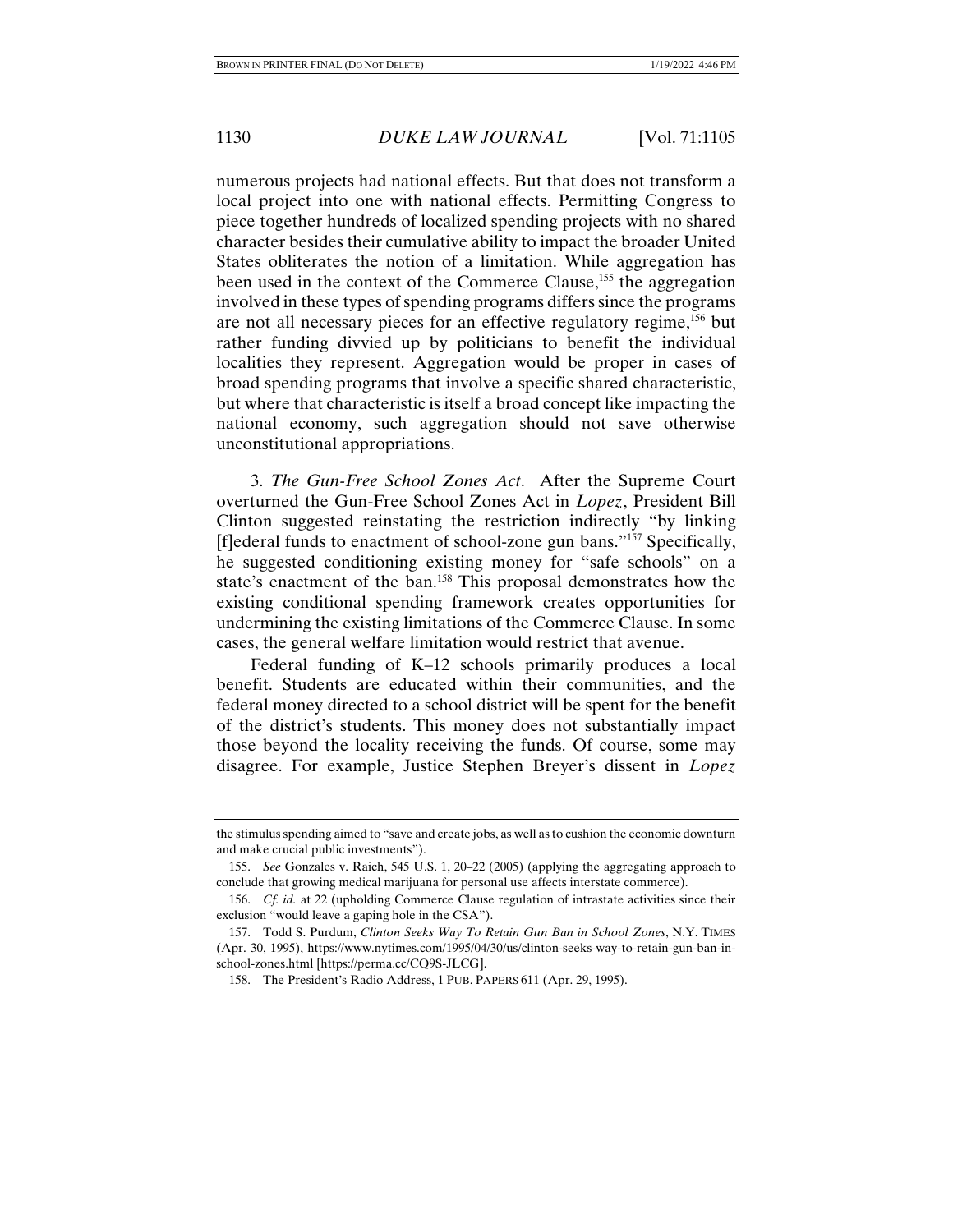argues that there are national benefits to a strong educational system.<sup>159</sup> Still, the localized nature of effects of the spending are further prominent when the spending is directed at school safety as the individuals potentially impacted by an "unsafe" school are those attending or working at the school.

The condition itself suffers from the same problem. Even accepting the existence of some effects beyond the recipient locality, the primary effects of gun possession in a school zone are sufficiently internalized such that the states and localities have acted as they saw necessary.160 The problem for the conditional spending under the general welfare analysis for the *Lopez* regulation is not the attenuated connection to commercial markets, $161$  but the attenuation of the connection beyond the locality in general. While the Court in *Lopez*  took issue with the tenuous link between possession of a gun in a school zone and economic activity,<sup>162</sup> a court applying the general welfare limitation would not look to impacts on interstate commerce, but the extent to which a direct link can be drawn from the activity addressed by the spending condition to the welfare of the nation. With a greater number of steps necessary to connect the proposed condition in *Lopez* and welfare beyond just the state choosing to regulate in order to receive funds, the tie to general welfare is less viable. Accordingly, the general welfare limitation would bar a congressional refashioning of the regulation at issue in *Lopez* as a condition on federal spending.

This Section has sought to provide a method for distinguishing between general and local welfare that draws on preexisting interpretative frameworks, collective action federalism, and the substantial effects test from *Lopez*. By looking toward the effects of a particular problem, the proposal draws the line between local and general based on the ability of the local or national government to provide a solution to the problem, thus grounding the test in the

 <sup>159.</sup> *See* United States v. Lopez, 514 U.S. 549, 620–22 (1995) (Breyer, J., dissenting) (noting that "guns in schools significantly undermine the quality of education" and that poor education impacts the ability of American workers to compete internationally).

 <sup>160.</sup> *See id.* at 581–82 (Kennedy, J., concurring) (discussing the various measures of different states and localities to address guns in schools).

 <sup>161.</sup> *See id.* at 560 (majority opinion) (noting how "the possession of a gun in a school zone does not" implicate "economic activity").

 <sup>162.</sup> *See id.* ("Even *Wickard*, which is perhaps the most far reaching example of Commerce Clause authority over intrastate activity, involved economic activity in a way that the possession of a gun in a school zone does not.").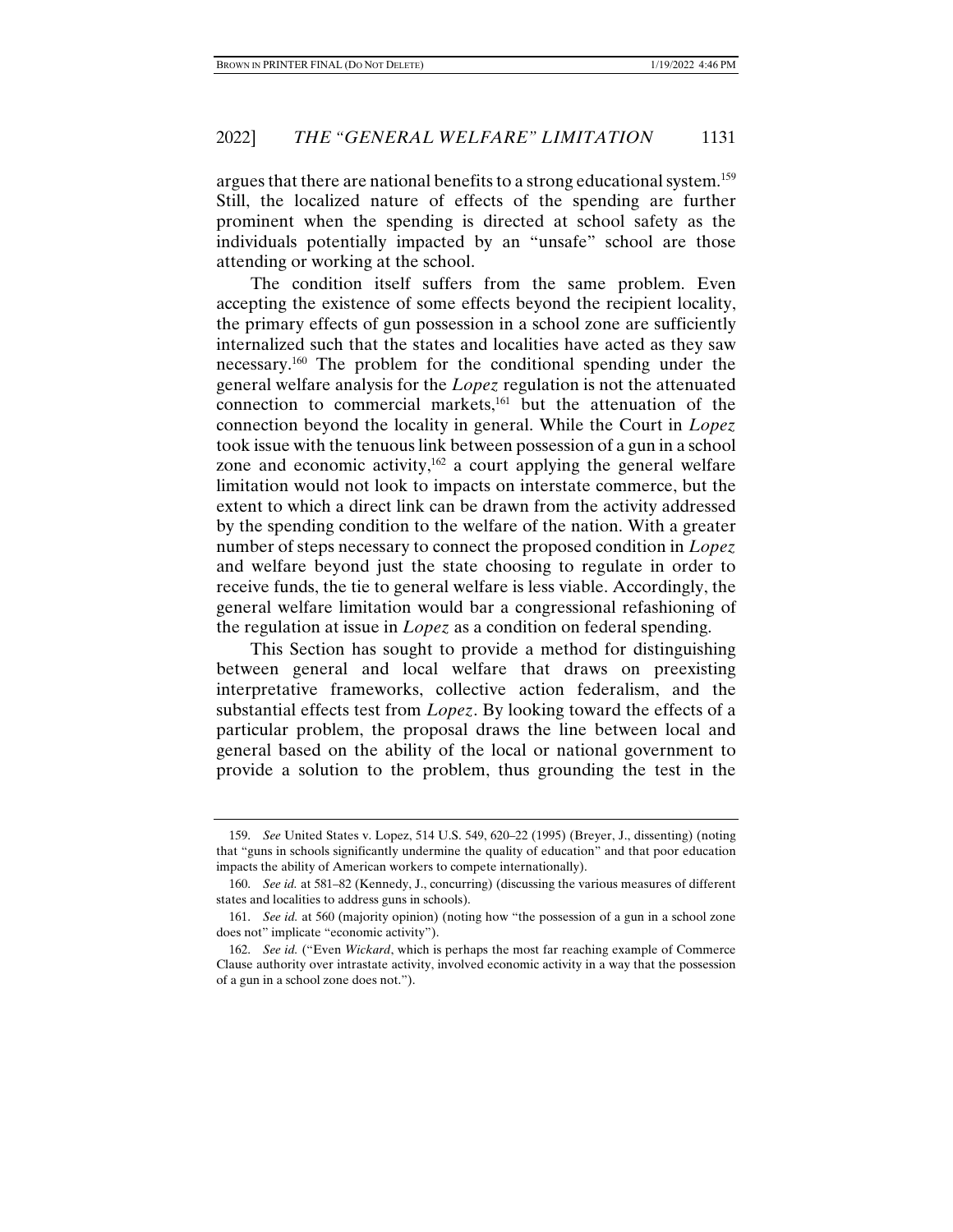question of power allocation in a federal system. The test provides courts a means to reinvigorate the general welfare limitation while retaining flexibility to recognize the interconnectedness of modern society.

# III. THE NEED FOR THE "GENERAL WELFARE" LIMITATION

An immediate challenge facing the proposed general welfare limitation is its call for judicial intervention into issues of federalism. A common argument against such intervention rests on the idea that the states are sufficiently protected by political safeguards.<sup>163</sup> When Congress's actions seem to promote the interests of the states by funding their local projects or the implementation of a regulatory scheme, this argument that the states do not need judicial protection appears even stronger.164 Further, Congress's decision to use a conditional spending grant, rather than directly regulating when possible, can promote federalism by allowing the states to participate in what would otherwise be homogenous national programs.<sup>165</sup> The Court's intervention in imposing a general welfare limitation would strip states of money they want and have come to expect. So, why enforce this limitation?

This Part seeks to answer that question. At its core, the limitation seeks to ensure that the division between the spheres of government is not a mere historical relic in the spending context. Local governments that are closer to a particular need should be expected to spend as necessary to respond to that need. Injecting federal funds in these contexts can overestimate the utility of a particular good.166 Further, imposing limitations on congressional power to protect state power in other contexts only can mean so much while the spending power remains an open avenue to bypass those restrictions.

 <sup>163.</sup> Herbert Wechsler, *The Political Safeguards of Federalism: The Role of the States in the Composition of the National Government*, 54 COLUM. L. REV. 543, 558–59 (1954).

 <sup>164.</sup> *See* Erin Ryan, *Negotiating Federalism*, 52 B.C. L. REV. 1, 38–39 (2011) (discussing the role of state actors in promoting conditional spending grants).

 <sup>165.</sup> *See* Samuel R. Bagenstos, *Viva Conditional Federal Spending!*, 37 HARV. J.L. & PUB. POL'Y 93, 97–98 (2014) (arguing that conditional spending is a form of cooperative federalism that involves state participation, with complete nationalization as the alternative).

 <sup>166.</sup> *See generally* Alison F. DelRossi & Robert P. Inman, *Changing the Price of Pork: The Impact of Local Cost Sharing on Legislators' Demands for Distributive Public Goods*, 71 J. PUB. ECON. 247 (1999) (noting how Congress's willingness to pay for certain goods for a locality can be significantly greater than the individual locality's willingness).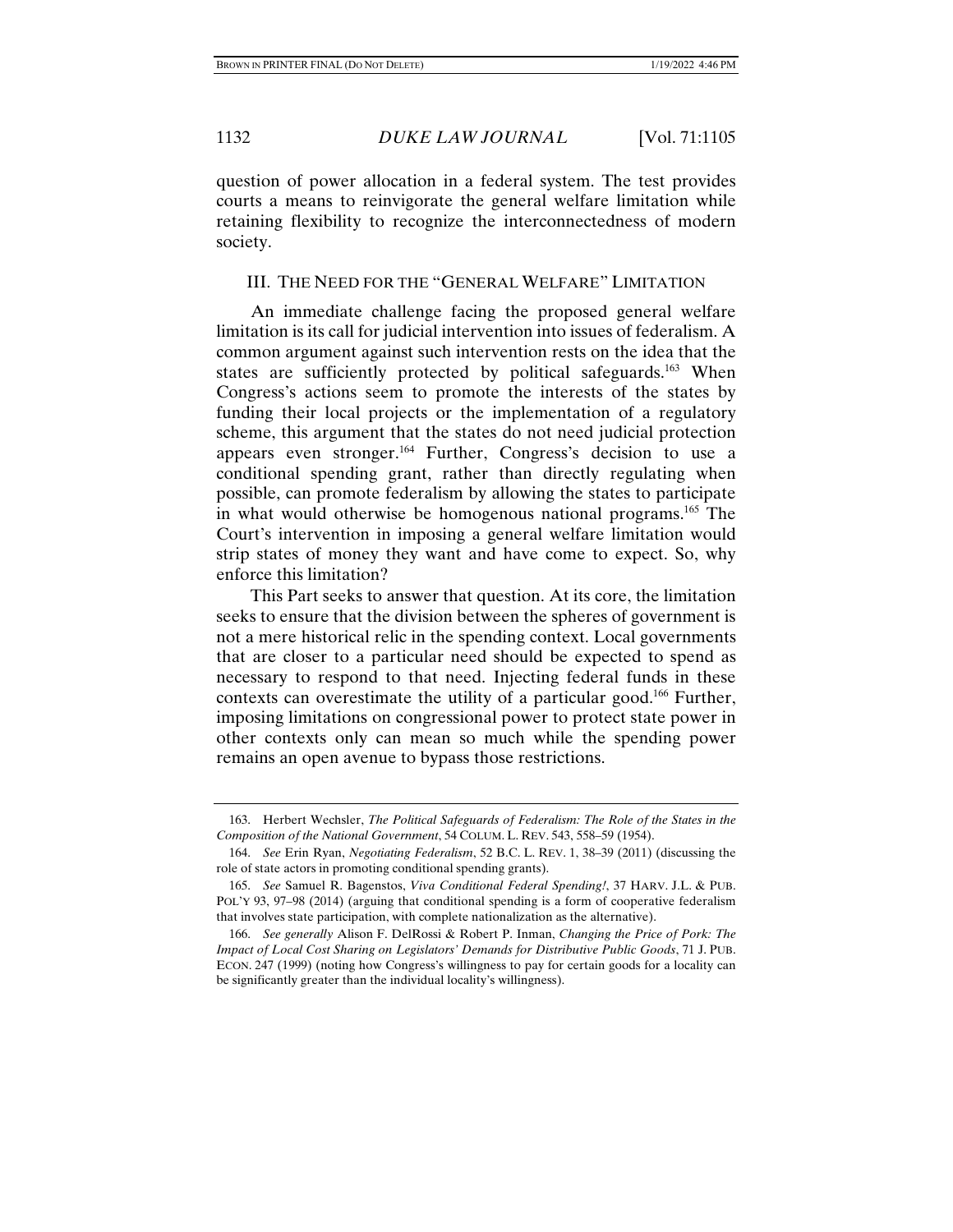This Part proceeds in two sections. It first discusses how political safeguards in the spending power context are not independently effective to police limits on congressional power. Despite arguments that the spending power has "a built-in inner political check,"167 political incentives for congresspeople encourage seeking spending for one's locality. In the conditional spending context, states are pressured to comply with Congress's demands since they can lack an alternative funding basis. Then, the final section notes how the Court's existing limitations on conditional spending focus more on the way in which Congress enacts the spending. As a result, these other limitations serve only as procedural bars rather than addressing the problem of Congress invading the domain of the states.

#### *A. The Ineffectiveness of Political Safeguards*

Due to the desirability of passing the expense for local projects to the national government, states often are incentivized to acquiesce to federal intervention. For state officials, refusing offered money is difficult as they risk the bad optics of tax revenue partially funded by their residents flowing to other states only instead of benefitting their residents.168 With federal money available, local interest groups are empowered to "forc[e] reluctant executive and legislative officials to accept the federal program."169 While states do not always accept offered federal money, as demonstrated by the states that have refused the Medicaid expansion funding,170 their decision to turn down the funds is "severely constrained" due to a "lack of equivalent, alternative sources of revenue."<sup>171</sup> A state's ability to tax is limited by the amount taken by the federal government: whatever money the federal government takes through taxation is unavailable to states. $172$ Following the imposition of the caps on state and local tax deductions

 <sup>167.</sup> Ronald D. Rotunda, *The Implications of the New Commerce Clause Jurisprudence: An Evolutionary or Revolutionary Court?*, 55 ARK. L. REV. 795, 821 (2002).

 <sup>168.</sup> *See* Follick, *supra* note 143 (quoting Florida's Department of Transportation Assistant Secretary as stating that it "[didn't] make any sense" for the state to refuse funding for the Lake Jackson Ecopassage because the money would otherwise go to a different state).

 <sup>169.</sup> Paul L. Posner & Stephen M. Sorrett, *A Crisis in the Fiscal Commons: The Impact of Federal Expenditures on State and Local Governments*, 10 PUB. CONT. L.J. 341, 353 (1978).

 <sup>170.</sup> *Status of State Medicaid Expansion Decisions: Interactive Map*, KAISER FAMILY FOUND. (Sept. 8, 2021), https://www.kff.org/734275c [https://perma.cc/H7HG-FU9U].

 <sup>171.</sup> Lynn A. Baker, *Conditional Federal Spending After* Lopez, 95 COLUM. L. REV. 1911, 1936 (1995).

 <sup>172.</sup> *Id.* at 1936–37.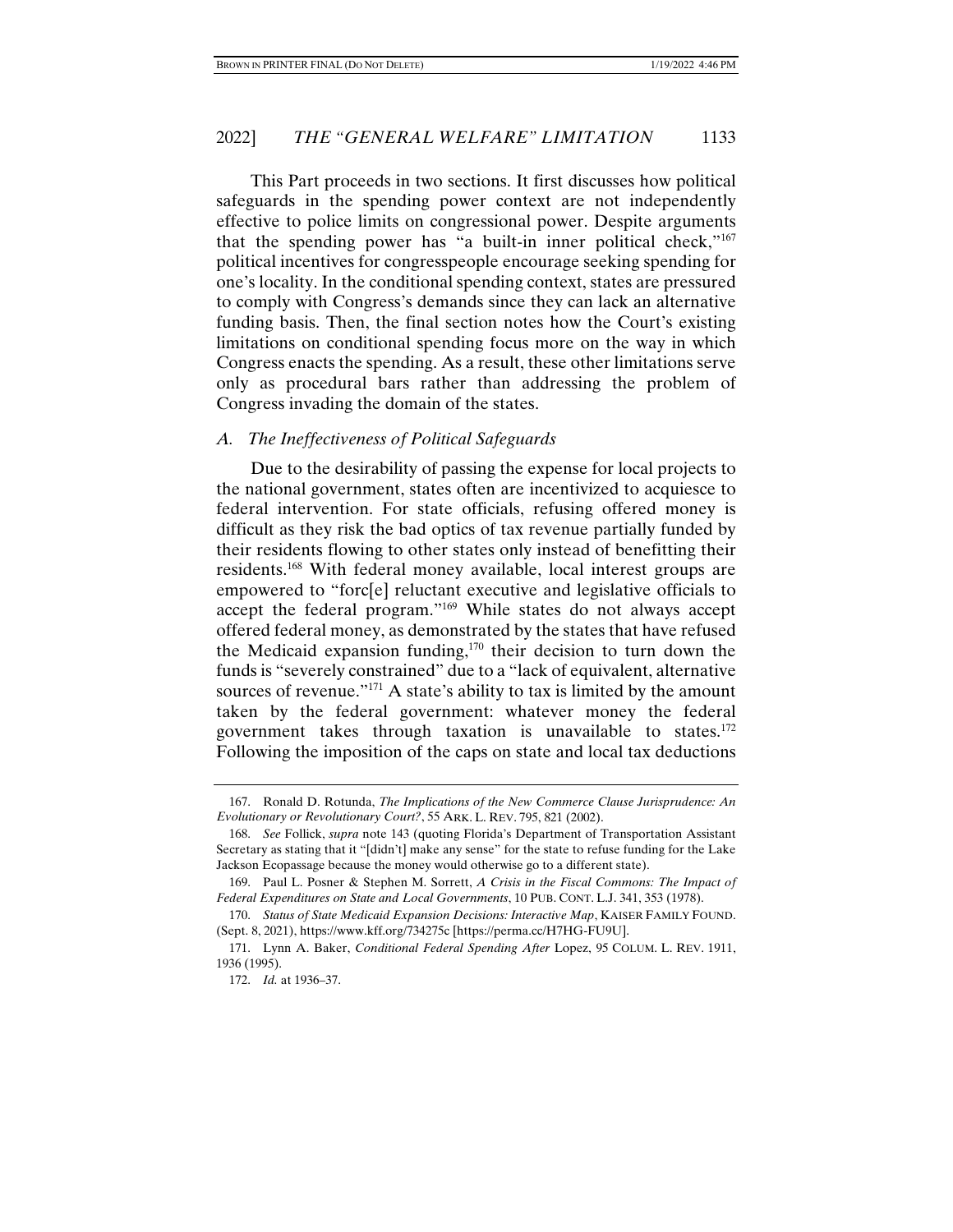in the 2017 Tax Cuts and Jobs Act, one of the protections of a state's tax base from federal taxation was reduced, potentially increasing the pressure on the states to accept federal funding.<sup>173</sup>

In the case of conditional funding, there are often two groups of states: those that already comply with or want to implement the condition, and those that are otherwise unwilling to comply without financial persuasion.174 Since congresspeople are unlikely to impose a condition with which their constituents would disapprove, such conditions will likely only be implemented when the first group of states, those that approve of the condition, are in the majority.175 For the legislators themselves, "a vote in favor of the conditional grant is nearly always a vote to impose a burden solely on other states": comply or subsidize another state.176 These conditions effectively act as a method for the procondition states to bully the other states into compliance.

Regarding localized spending, federal funding of a local project allows legislators to benefit their constituents at the expense of the nation. With most legislators naturally inclined to seek such funding, any representative who chooses to abstain from pursuing special funding for their constituents chooses to impose all of the cost of funding other localized projects without returning any benefit.<sup>177</sup> Further, localized spending projects arise often to coax politicians to support other legislation through coalition-building and logrolling, where legislators agree to support each other's pet projects to get support for their own.<sup>178</sup> Permitting localized spending can promote a "race to the bottom" of legislators attempting to form bargains with

 <sup>173.</sup> *See* GRANT A. DRIESSEN & JOSEPH S. HUGHES, CONG. RSCH. SERV., R46246, THE SALT CAP: OVERVIEW AND ANALYSIS 3 (2020) (noting that the elimination of the State and Local Tax ("SALT") deduction could require state and local governments to "match any reduction in SALT revenue resulting from the cap with a reduction in spending on services provided or increases in other revenue sources"); Brian Galle, *Does Federal Spending Coerce States: Evidence from State Budgets*, 108 NW. U. L. REV. 989, 992 (2014) (arguing that deductions of state taxes from federal taxable income protects the state's tax base because taxation at two levels could reduce the state's tax base but the SALT deduction "effectively offers states a matching grant to impose their own taxes").

 <sup>174.</sup> Baker, *supra* note 171, at 1935–36.

 <sup>175.</sup> *Id.* at 1940–41.

 <sup>176.</sup> *Id.* at 1946.

 <sup>177.</sup> Baker, *Constitutional Ambiguities and Originalism*, *supra* note 45, at 523.

 <sup>178.</sup> Diana Evans, *Policy and Pork: The Use of Pork Barrel Projects To Build Policy Coalitions in the House of Representatives*, 38 AM. J. POL. SCI. 894, 894–95 (1994).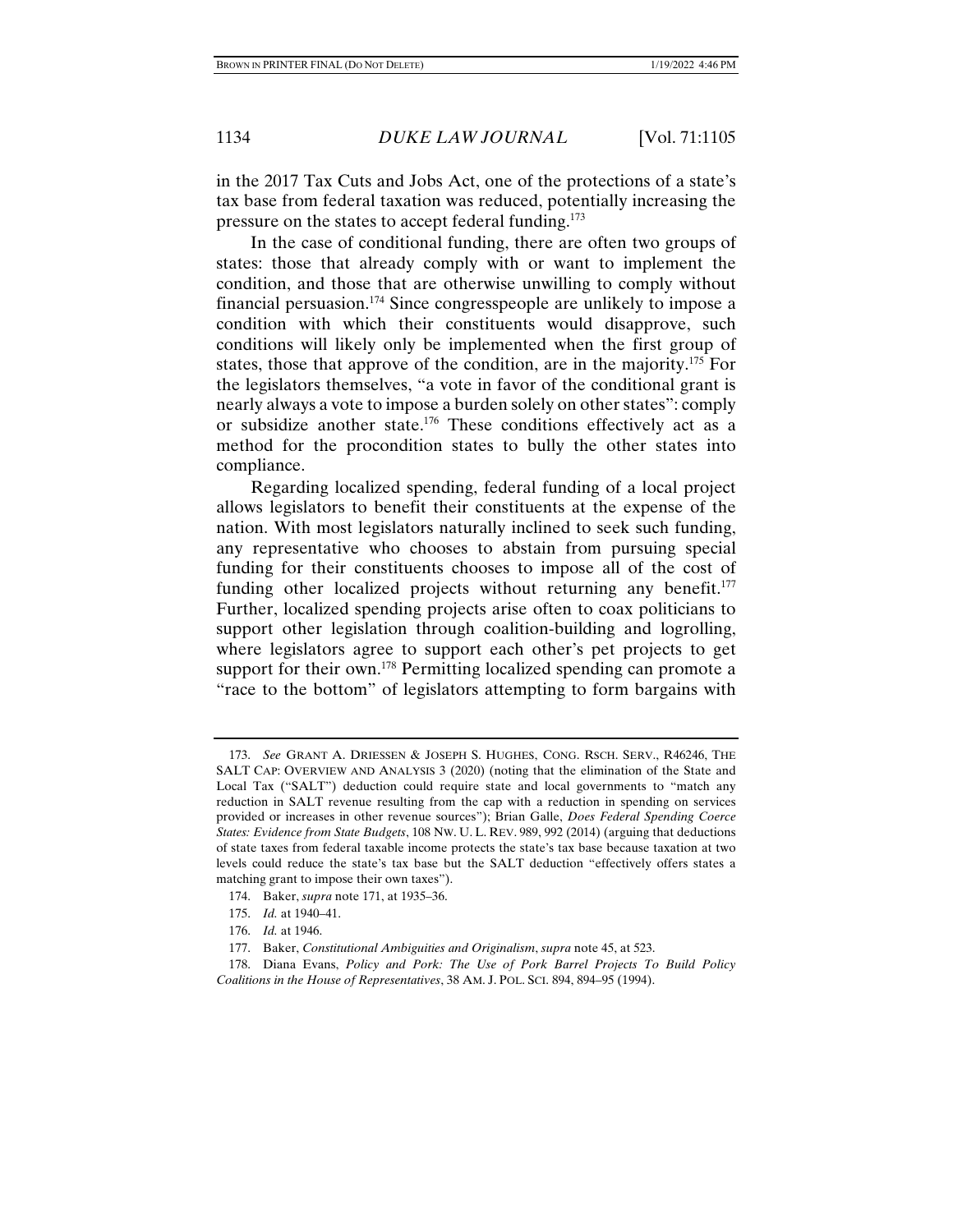each other to maximize the benefit to their localities and the cost on those represented by the non-coalition members.179 Further, congressional spending in a legislator's district can increase their reelection chances.180 In such cases, it is a lack of spending that may impose a political cost; thus, the incentive to spend is augmented.

While in the country's early history this tendency could be rebuffed by a presidential veto, $181$  presidents today face political backlash from those who would have benefitted from such localized spending and are unlikely to accept the cost of vetoing such legislation.182 Often these local spending projects are packaged with necessary and massive spending bills such that most presidents hesitant to support the objectionable spending would not ultimately veto those bills.183 Consequently, the political branches are incentivized to allow this localized spending and are unlikely to police themselves.

#### *B. The Insufficiency of the Coercion Limitation*

While the Court's invalidation of a condition on federal spending in *NFIB* recognized the coercive problem presented by such spending,<sup>184</sup> this renewed limitation on Congress's spending power is unlikely to reel in congressional spending. Chief Justice John Roberts's analysis in *NFIB* rested on three specific aspects of the Affordable Care Act ("ACA"): it involved a significant portion of a state's annual budget, it placed a new condition on an established program, and it

 <sup>179.</sup> Baker, *Constitutional Ambiguities and Originalism*, *supra* note 45, at 523.

 <sup>180.</sup> *See* Steven D. Levitt & James M. Snyder, Jr., *The Impact of Federal Spending on House Election Outcomes*, 105 J. POL. ECON. 30, 50–51 (1997) (estimating that "an additional \$100 per capita" spent in an incumbent's district "earns the incumbent approximately 2 percent more of the vote").

 <sup>181.</sup> *See* discussion *supra* Part I.B.

 <sup>182.</sup> Baker, *Constitutional Ambiguities and Originalism*, *supra* note 45, at 524.

 <sup>183.</sup> *See, e.g.*, Burgess Everett, Sarah Ferris, Marianne Levine & Melanie Zanona, *Trump Backs Down, Signs Stimulus Package*, POLITICO (Dec. 27, 2020, 9:28 PM), https://politi.co/ 3nWYTkk [https://perma.cc/Y7MT-BCYG] (noting that despite having "railed against" a spending bill, former President Donald Trump "decided to sign the bill and not leave office amid a maelstrom of expired benefits and a government shutdown"). Even if the president did veto those bills, Congress could override that veto. *See* Philip Ewing, *Congress Overturns Trump Veto on Defense Bill After Political Detour*, NPR (Jan. 1, 2021, 2:35 PM), https://www.npr.org/2021/01/ 01/952450018/congress-overturns-trump-veto-on-defense-bill-after-political-detour [https:// perma.cc/G62X-335G] (noting that the Senate voted eighty-one to thirteen to override Trump's veto of the 2021 National Defense Authorization Act).

 <sup>184.</sup> *See* Nat'l Fed. of Indep. Bus. v. Sebelius (*NFIB*), 567 U.S. 519, 581–84 (2012) (characterizing the spending at issue as "a gun to the head").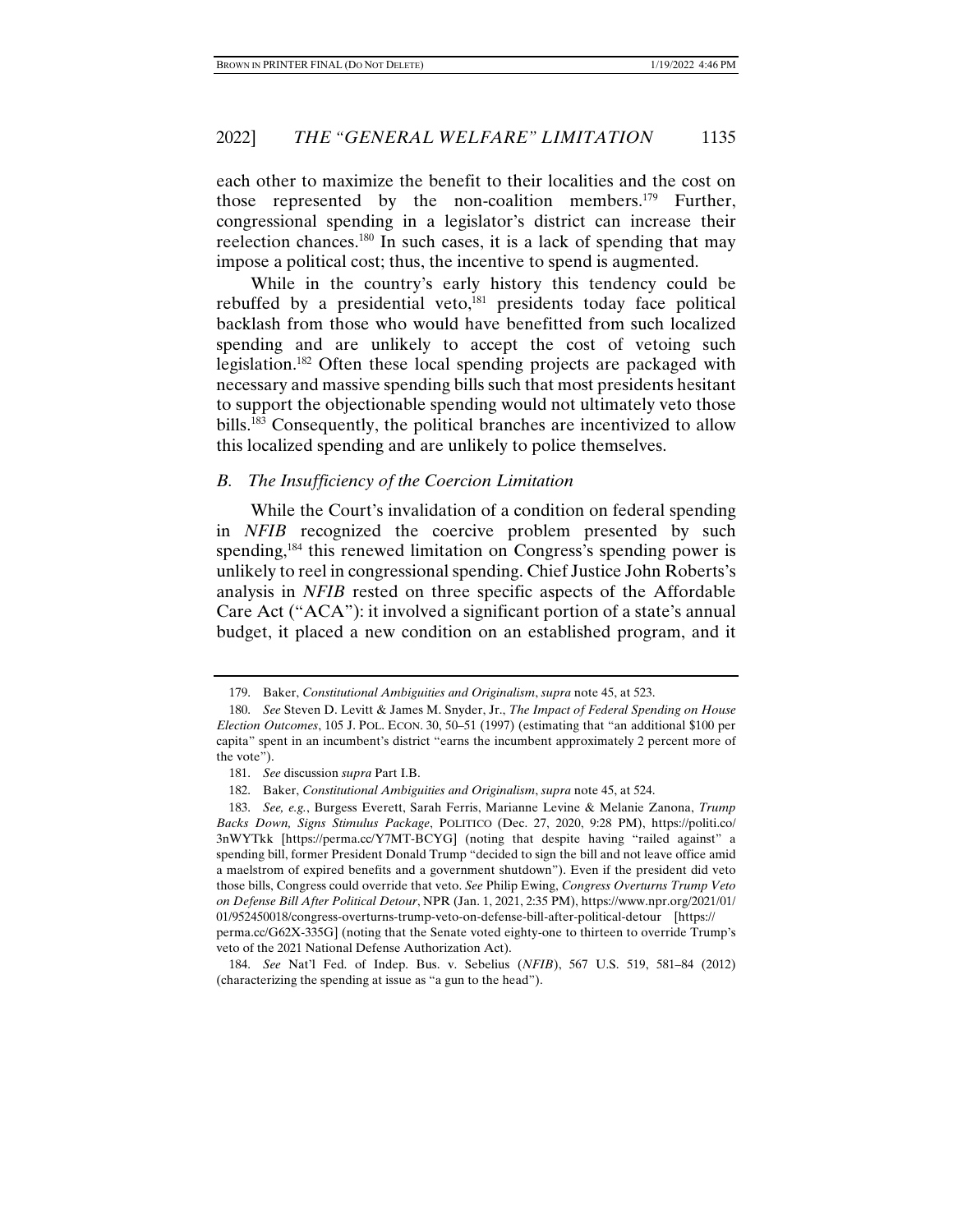used the states' commitment to that program to coerce them into adopting a "new" program.<sup>185</sup>

First, the spending at issue in *NFIB* was massive, with states facing a "threatened loss of over 10 percent of a [s]tate's overall budget."186 Second, the ACA enacted a post-acceptance condition on an "entrenched" program.187 A state which failed to comply with the condition of Medicaid expansion would lose its entire existing Medicaid funding even after it had developed significant statutory and administrative schemes for the initial Medicaid program.188 Third, in the ACA, Congress instituted "a condition that did not merely change the existing program but leveraged states' desire to remain in *that*  program to get them to participate in a *separate* program."189 As the Chief Justice stated, Congress did not merely expand the existing Medicaid categories, but transformed it into part of a broader national health insurance scheme.<sup>190</sup> The newly eligible persons under the Medicaid expansion condition are treated differently than those in the preexisting categories.191 This change to Medicaid was so significant that states could not have foreseen it when they accepted the funding originally.192 Altogether, these circumstances presented states with no real choice but to accept and were thus coercive.<sup>193</sup>

This framework for finding coercive spending is unlikely to address the concerns of expansive congressional spending and the *Lopez* loophole except in the most egregious cases. The coercion limitation of *NFIB* does not meaningfully restrict Congress's ability to spend. The Chief Justice's opinion establishes that, despite the concerns regarding the states' lack of alternative funding, $194$  sizeable grants alone are insufficient to be coercive based on the ultimate decision to maintain the expansion as a separate funding program

- 187. Bagenstos, *supra* note 185, at 873.
- 188. *NFIB*, 567 U.S. at 581.
- 189. Bagenstos, *supra* note 185, at 873.
- 190. *NFIB*, 567 U.S. at 583.
- 191. *Id.* at 584.
- 192. *Id.*
- 193. *Id.* at 588.
- 194. These also are discussed in Part III.A of this Note.

 <sup>185.</sup> *Id.* at 580–85; *see also* Samuel R. Bagenstos, *The Anti-Leveraging Principle and the Spending Clause After* NFIB, 101 GEO. L.J. 861, 864–65 (2013) (arguing that *NFIB* "is best read as adopting a principle that will find coercion only where all three of these conditions are present at the same time").

 <sup>186.</sup> *NFIB*, 567 U.S. at 582.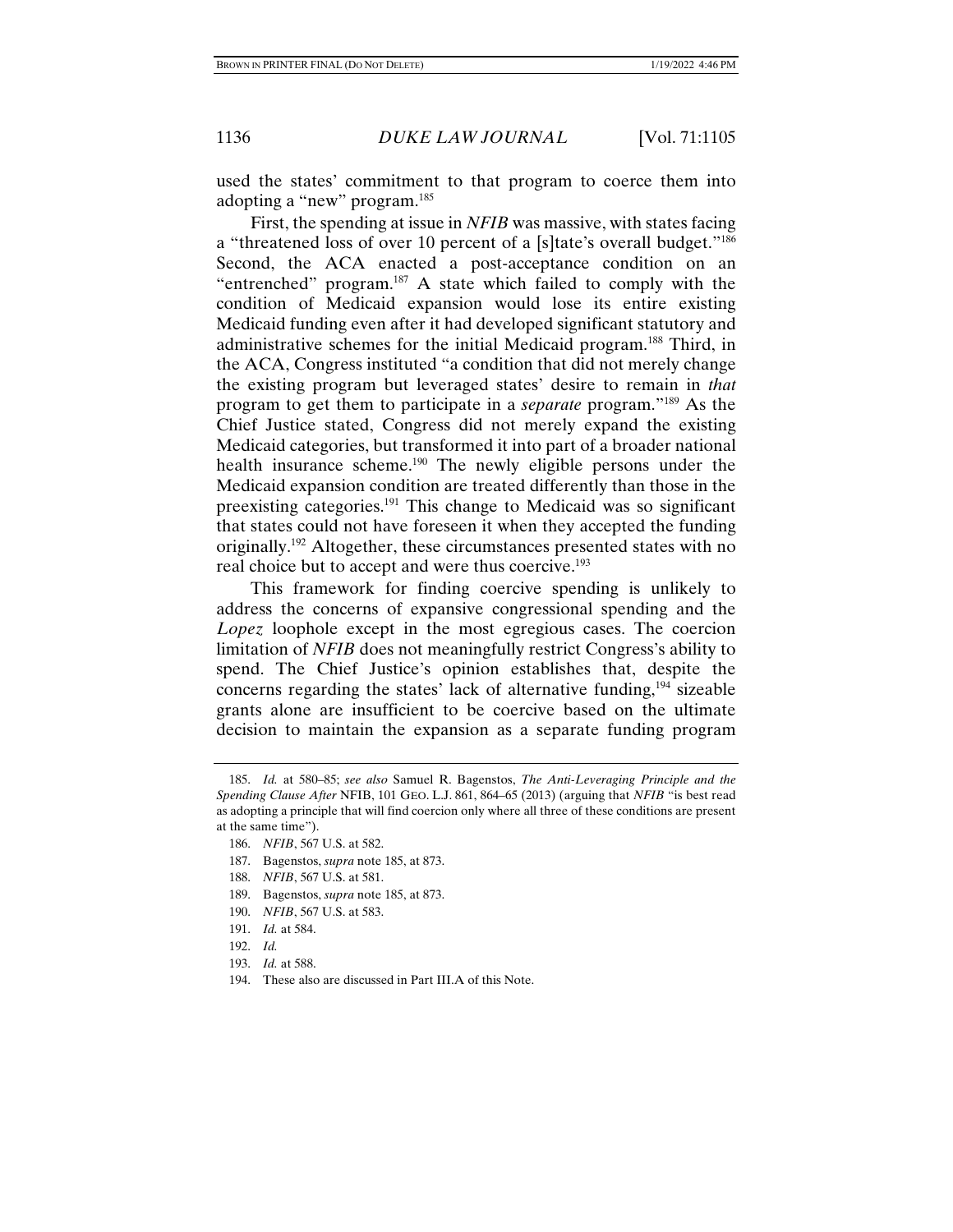untied to the pre-expansion funds.195 If the post-*NFIB* limitation on coercive spending is roping existing large federal grants into new and unforeseeable programs, the limitation is more procedural than substantive. The Chief Justice's problem with the conditional spending was the way Congress implemented it, rather than the spending in the first place.196 Thus, post-*NFIB*, Congress's ability to avoid the Commerce Clause limitations through conditional spending remains intact, with the slight restriction that it cannot tie large portions of the states' budgets to compliance.

This coercion limitation, even if applied more strenuously than *NFIB* suggests, is unable to address the political race to the bottom of localized spending enabled by the current complete deference to Congress's understanding of general welfare. Enforcing the other limitations presented in *Dole* could provide an alternative method of addressing some of the concerns of conditional spending.197 Justice Sandra Day O'Connor articulated a stronger application of the germaneness requirement in *Dole* which would limit Congress's conditional spending power by placing requirements on how the money would be spent, thereby constraining the scope of regulatory power under the Spending Clause.198 However, it is unclear how much this principle would limit Congress's spending in actuality.199 Further, it is ultimately an indirect way to address the underlying problem with Congress's spending in these contexts—that Congress has invaded the local domain reserved to the states.<sup>200</sup>

 <sup>195.</sup> *See NFIB*, 567 U.S. at 587 ("The Court today limits the financial pressure the Secretary [of Health and Human Services] may apply to induce States to accept the terms of the Medicaid expansion."); Bagenstos, *supra* note 185, at 877 ("Even as limited by the Court's judgment, the Medicaid expansion offers states large amounts of federal money that have been obtained as general federal taxes from the residents of states.").

 <sup>196.</sup> *See NFIB*, 567 U.S. at 583–84 n.14, 585 (noting that, while impractical, Congress could have repealed Medicaid and reimplemented it with the new conditions without raising a coercion problem and that "[n]othing in our opinion precludes Congress from offering funds under the Affordable Care Act to expand the availability of health care, and requiring that States accepting such funds comply with the conditions on their use").

 <sup>197.</sup> Baker & Berman, *supra* note 15, at 522–23.

 <sup>198.</sup> South Dakota v. Dole, 483 U.S. 203, 215–16 (1987) (O'Connor, J., dissenting).

 <sup>199.</sup> Samuel R. Bagenstos, *Spending Clause Litigation in the Roberts Court*, 58 DUKE L.J. 345, 369–71 (2008); Baker, *supra* note 171, at 1961–62.

 <sup>200.</sup> *See Dole*, 483 U.S. at 217 (O'Connor, J., dissenting) (discussing the ability of the unrestrained spending power to allow Congress "to invade the states' jurisdiction" (quoting United States v. Butler, 297 U.S. 1, 78 (1936))).